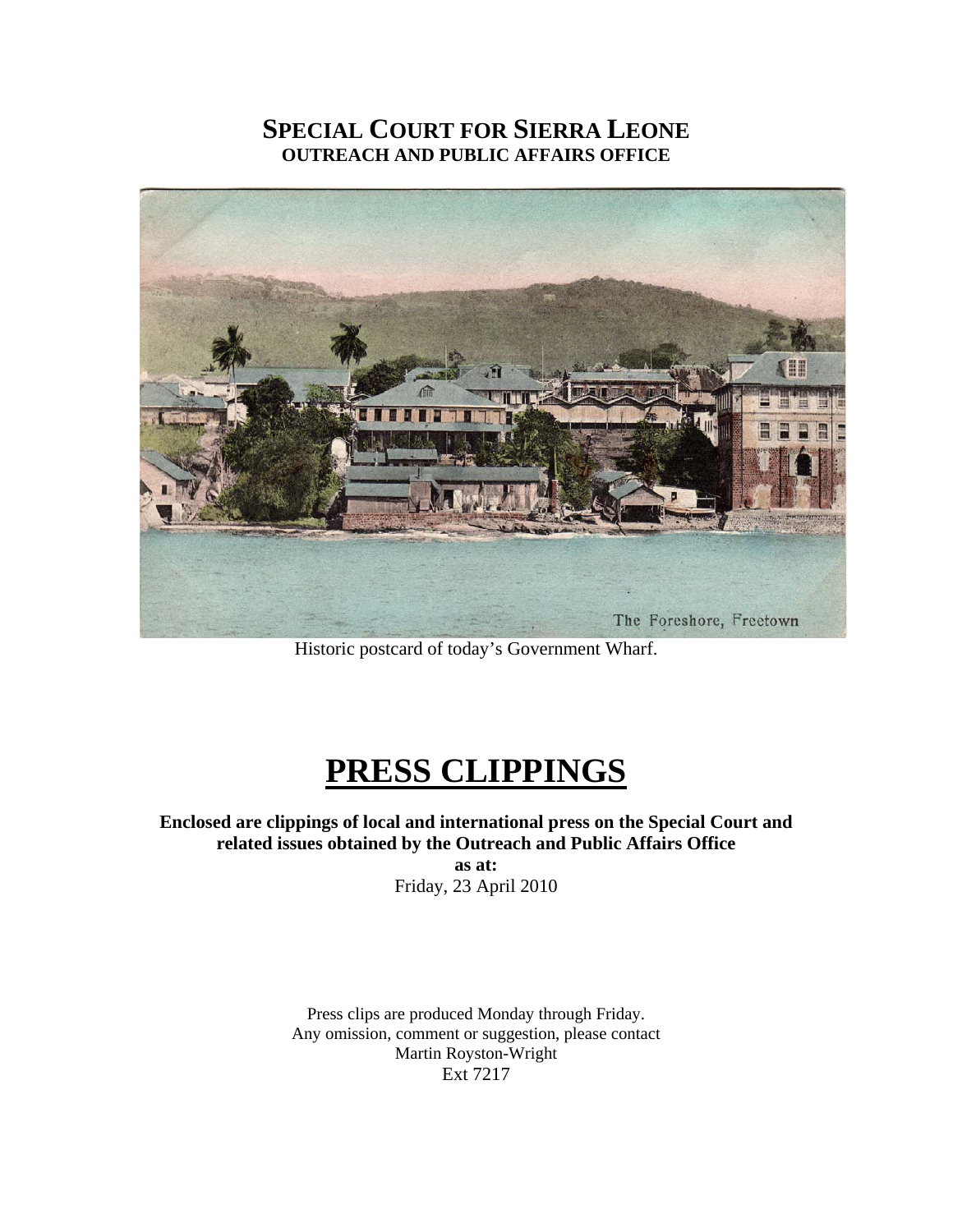| <b>International News</b>                                                                 |             |
|-------------------------------------------------------------------------------------------|-------------|
| Witness Never Saw Charles Taylor Or NPFL Commanders/ Charlestaylortrial.org               | Pages 3-4   |
| Report from The Hague / BBC World Service Trust                                           | Page 5      |
| Prosecutors Say That Charles Taylor Lied Under Oath/ Charlestaylortrial.org               | Pages 6-7   |
| UNMIL Public Information Office Media Summary / UNMIL                                     | Pages 8-13  |
| Mrnd top Leaders Never Created RTLM/ Hirondelle News Agency                               | Page 14     |
| Radovan Karadzic Dismisses Srebrenica Survivor as a 'Soldier Not a Victim' / Times Online | Page 15     |
| ICC Prosecutor Wants Sudan Cases Referred to UN / Radio Netherlands Worldwide             | Page 16     |
| Karadzic Judges Told of Mass Executions / AFA                                             | Page 17     |
| Bosnian Ex-Official Who May Face Extradition Criticizes U.S. Silence / Miami Herald       | Pages 18-19 |
| Looking Back, in Horror / Global News                                                     | Page 20     |
| Groundbreaking Approach to Prevention of Genocide / The Daily Tell                        | Page 21     |
| Rwanda Opposition Leader Accused of Genocide Link / Reuters                               | Page 22     |
| Official Documentary of Nuremberg Trials/ Jewish Tribune                                  | Pages 23-24 |
| Five Kenyan Judges to Hear Kabuga Case / Capital News                                     | Pages 25-26 |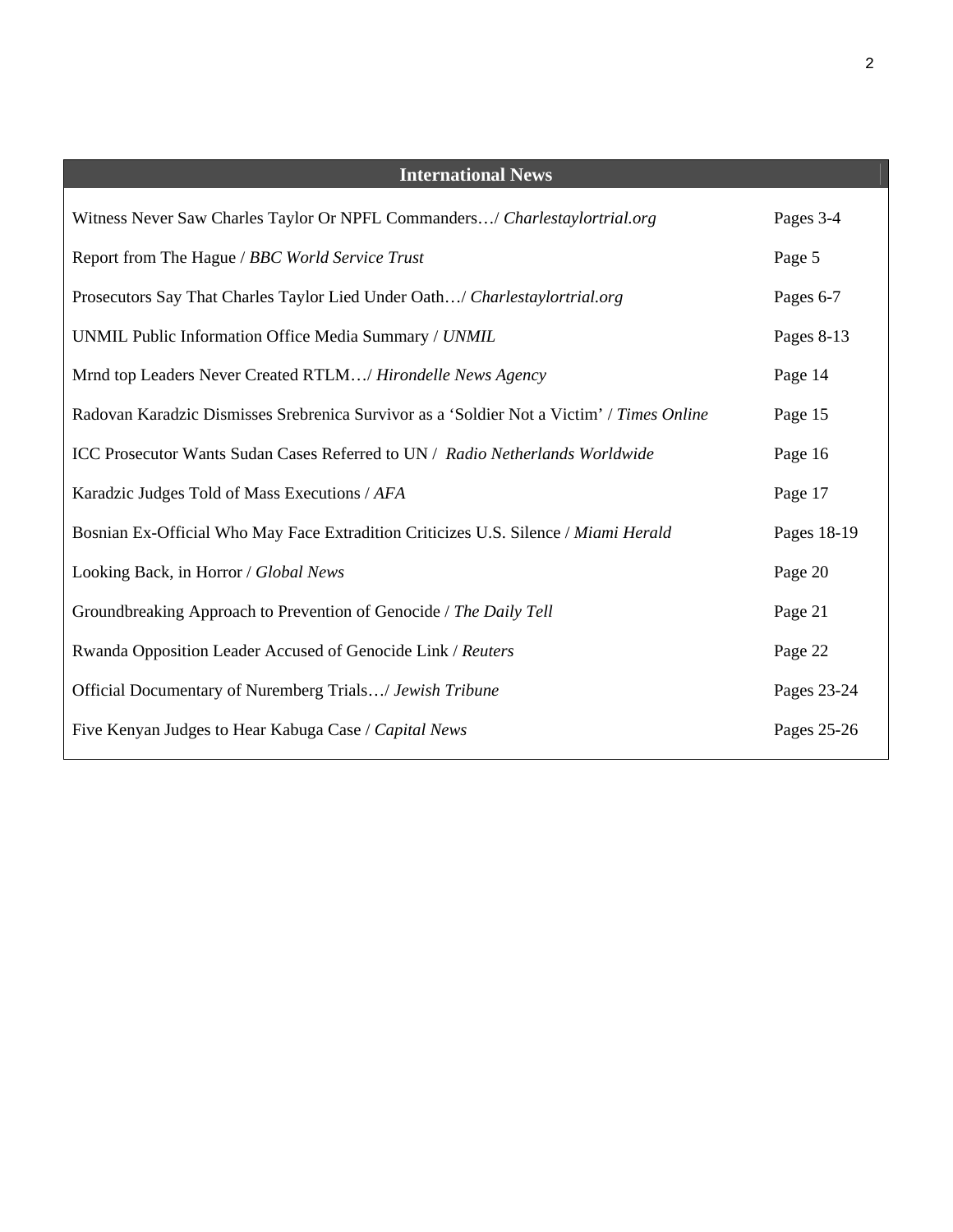# Charlestaylortrial.org Thursday, 22 April 2010

# **Witness Never Saw Charles Taylor Or NPFL Commanders While RUF Trained At Camp Nama In Liberia**

By Alpha Sesay

Neither Charles Taylor, nor any member of his Liberian rebel group, ever visited the base where Sierra Leonean rebel forces underwent training in Liberia, a defense witness for Mr. Taylor told Special Court for Sierra Leone judges today in The Hague.

Former Liberian president, Charles Taylor, is on trial for allegedly supporting Sierra Leonean rebels during the country's brutal 11-year war as they raped, mutilated and killed civilians while benefitting from the country's diamond wealth. Prosecutors say that Mr. Taylor gave the rebel group weapons in exchange for blood diamonds, and either controlled, or jointly planned, the rebels' atrocities in his neighboring country. Mr. Taylor has denied all 11 charges against him of war crimes, crimes against humanity and other serious violations of international law. His defense case started in July 2009 with Mr. Taylor on the stand, and since February 2010, witnesses have come forward in his defense.

Martin Flomo George, a Liberian national, today told the court about how the Sierra Leonean rebel group – the Revolutionary United Front (RUF) — underwent training at Camp Nama in Liberia before they invaded Sierra Leone in 1991. Mr. George – who said he was a member of the RUF throughout Sierra Leone's war between 1991-2002 – said he was approached by RUF leader, Foday Sankoh, to join the rebel group in 1991. Based in the Liberian town of Gbarngha at the time, Mr. George said he willingly joined the group once Mr. Sankoh told him that a liberation struggle in Sierra Leone needed the witness' help. (Gbarngha served as the headquarter town for Mr. Taylor's National Patriotic Front of Liberia (NPFL) and Camp Nama was within NPFL controlled territory within this time in the early 1990s).

Mr. George said he was taken to the RUF training base at Camp Nama, where he met other Liberians and Sierra Leoneans also undergoing revolutionary training. This did not mean that Mr. Taylor and his NPFL rebels supported the RUF rebels during their training at Camp Nama, however, Mr. George said. Instead, the portion of Camp Nama where RUF rebels were trained — called "Crab Hole" — was cut off from other groups there. Mr. George said he never saw Mr. Taylor at Camp Nama, corroborating a previous defense witness' testimony about "Crab Hole".

As Mr. Taylor's defense counsel, Morris Anyah, asked him whether he ever saw or heard of Mr. Taylor being at Camp Nama, the witness said that "I never saw him there, not a day did I see him on that base."

"When I was training at Camp Nama under the RUF, I never heard about Charles Taylor in Camp Nama," the witness added.

Prosecutors have alleged – backed up by prosecution witnesses – that Mr. Taylor provided support for the RUF during their training at Camp Nama and that RUF leader, Foday Sankoh, held meetings with Mr. Taylor and other NPFL commanders at the camp during this period. Mr. Taylor has dismissed this assertion as false. In his testimony today, the Mr. George sided with Mr. Taylor's account.

Asked by Mr. Anyah whether he ever saw or heard of Mr. Sankoh meeting with any NPFL commanders while at Camp Nama, Mr. George said no.

"I never heard about that and I never saw it," the witness said.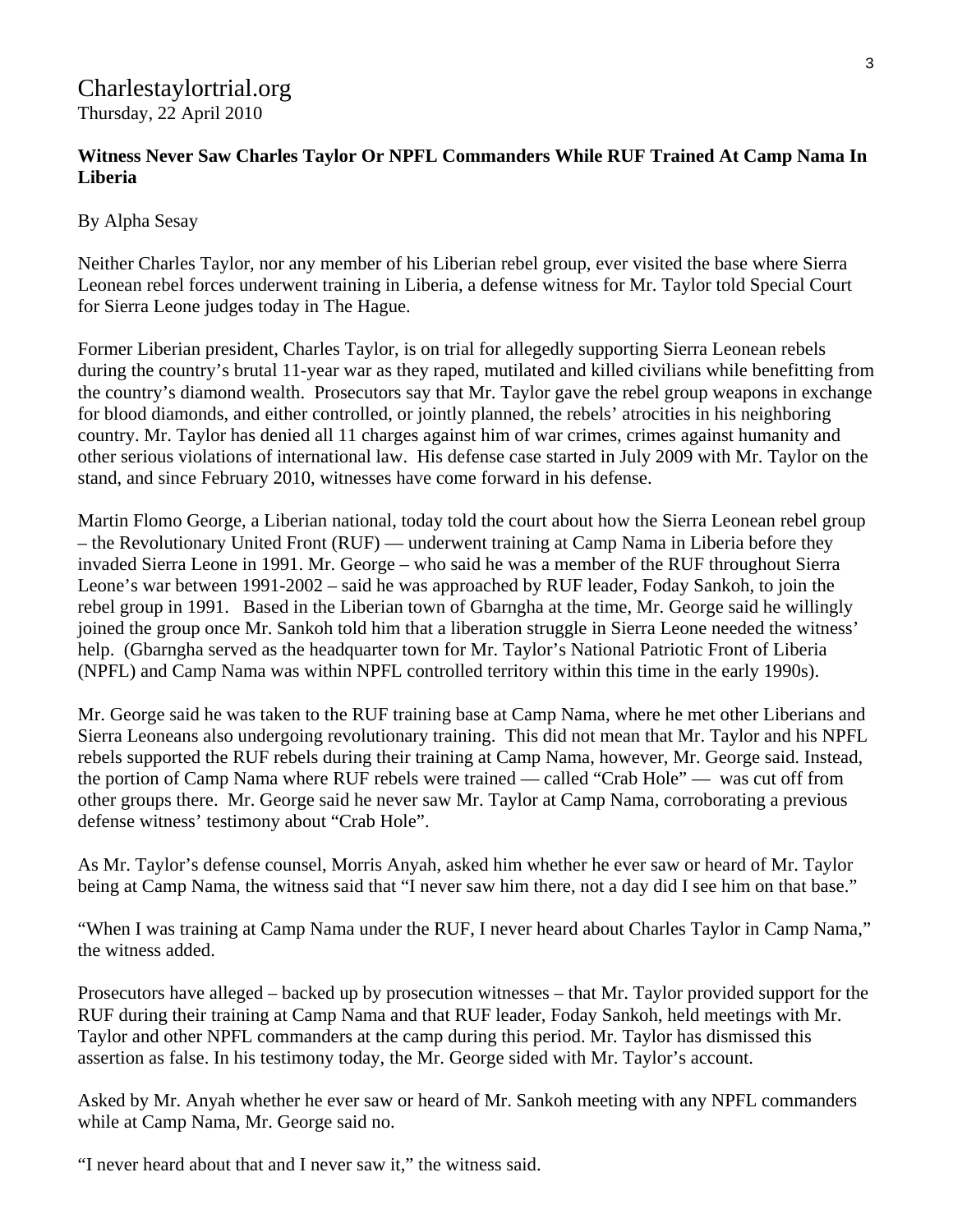In his testimony yesterday, however, Mr. George said that while the RUF underwent training at a particular section of Camp Nama — which he said was a big military barracks — an NPFL artillery unit was also undergoing training at another section of the camp. He did not say that the two groups interacted with each other.

Also in his testimony today, Mr. George said that when RUF rebels completed their training at Camp Nama in 1991, they did not have any weapons to attack Sierra Leone. He said that as they advanced to enter Sierra Leone, they came across a bundle of arms and ammunition at the Liberian border with Sierra Leone. These weapons, the witness said, were used to attack Sierra Leone. He said they did not know who put the weapons there.

The witness drew a harsh response from the presiding judge of the Chamber, Justice Sebutinde, for the manner in which he responded to her question asking him to clarify his statement about the weapons found by the RUF.

"What should I say? Should I say they were wasting there?" the witness responded in a harsh tone.

This response did not go down well with Justice Sebutinde.

"Mr. Witness, I don't like your attitude when you are answering questions," Justice Sebutinde said.

"Nobody in this court was there. You are here to give evidence and to help us understand what went on for the purposes of a very serious trial. Now kindly cooperate with your lawyer in answering and making yourself understood. If you use words that we can't understand, we ask for your clarification. I don't know with whom you are losing your temper," Justice Sebutine told the witness.

"Check your attitude and be courteous to everybody, as we are trying to be courteous to you," she added.

The witness apologized and thanked the Justice Sebutinde for her caution.

Mr. George's testimony continues tomorrow.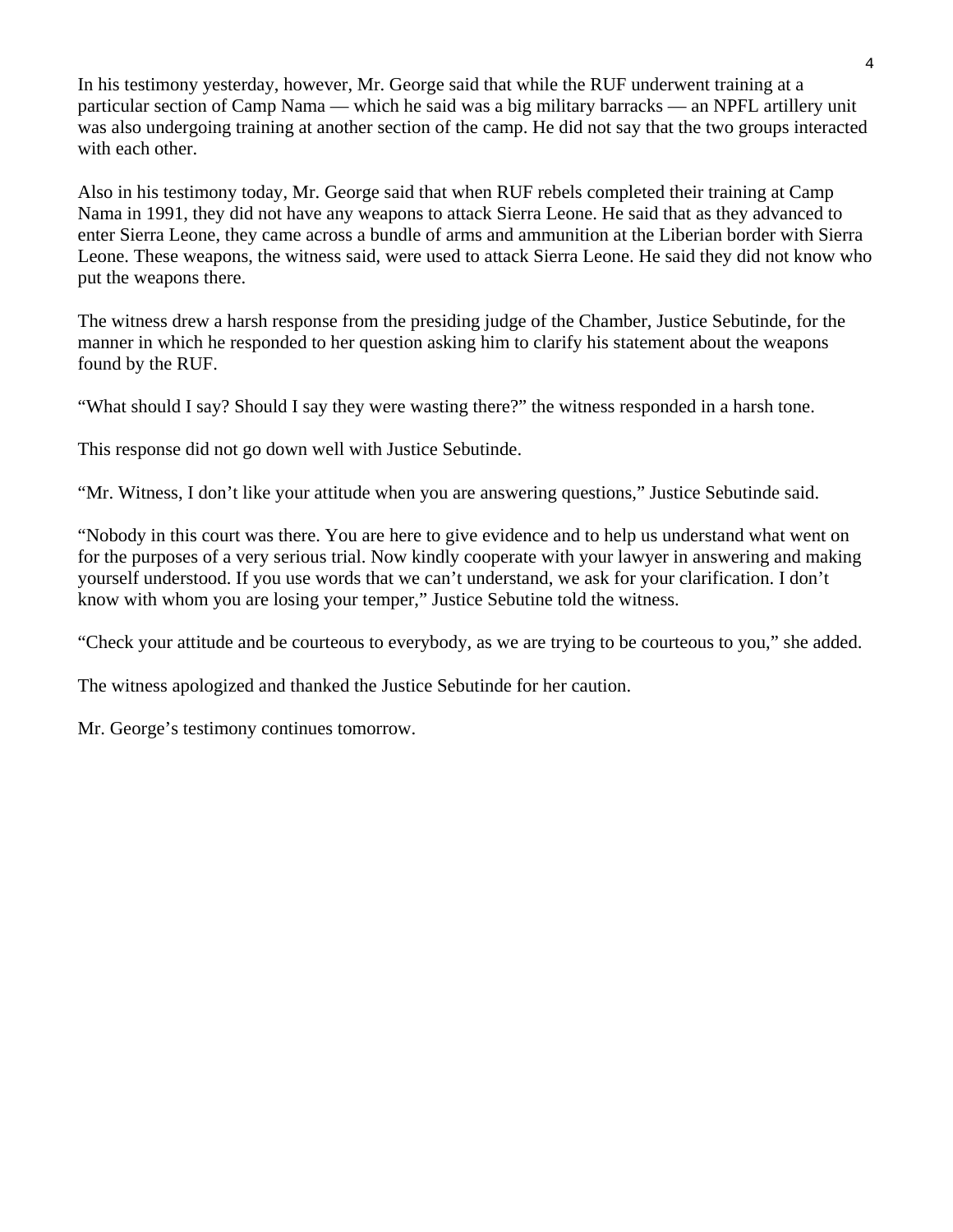# By John Kollie

# NEWS ITEM

*The Prosecution of the Special Court for Sierra Leone alleged that the RUF Rebel Group was established, trained and supported in Liberia by Former Liberian President, Charles Taylor in collaboration with Former RUF Leader, Mr. Foday Sankoh. But a Former Brigade Commander of the RUF, Martin George alias Mao Moa has testified that Mr. Taylor never associated himself with the RUF formation and training. John Kollie transcribes reports from The Hague on the trial of former Liberian President Charles Taylor...* 

Defence Witness, Martin George said the RUF trained him and others at the Camp Naama Military Barracks in Liberia, but he never saw Mr. Taylor at the training base.

Mr. George also denied that Mr. Taylor's rebel forces, the NPFL supported the RUF with food and weapons during their training at Camp Naama in 1991.

But Defence Lawyer, Morris Anyah pressed the witness on Mr. Taylor's alleged support to the RUF.Mr. George also told the court that the RUF invading forces had no weapons after their training to launch the Sierra Leone civil war.

He said the RUF Forces later found a stockpile of weapons of various kinds near the Liberian-Sierra Leone border when they got there.He said the RUF forces did not know who had packed the arms and ammunition in the bush where they found them.

But Presiding Judge Julia Sebutinde insisted that the witness clarify the position of the arms in the bush.Mr. George, the Defence Witness answered in rather harsh tone and displeased the Presiding Judge.

Mr. Taylor's trial was on Thursday delayed for 40-minutes after the morning break. Power failure hit the International Criminal Court building which houses the Special Court for Sierra Leone and disabled the computer system in court. The computer system was however later restored.

# **B B C** WORLD SERVICE TRUST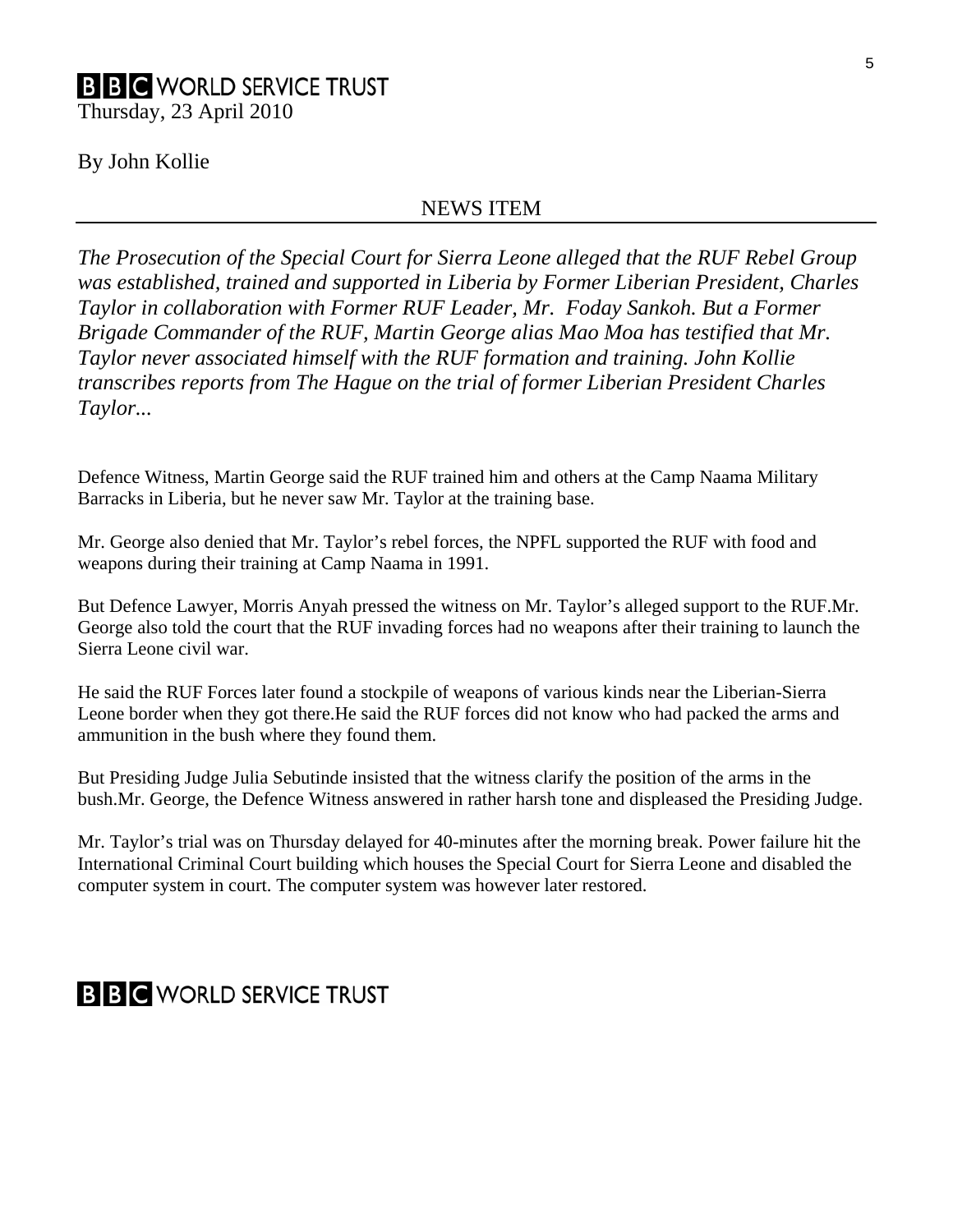# Charlestaylortrial.org Wednesday, 21 April 2010

By Alpha Sesay

## **[Liberia:](http://allafrica.com/liberia/) Prosecutors Say That Charles Taylor Lied Under Oath When He Testified That RUF Leader Foday Sankoh Was Not Based At Gbarngha, Liberia**



Prosecutors today said that Charles Taylor lied under oath w hen he said that Sierra Leone's rebel leader only visited him in Liberia for a few days, but did not stay there for months during the civil conflicts in both Liberia and Sierra Leone.

Fayia Musa, a Sierra Leonean rebel insider, today told the Special Court for Sierra Leone that at some point during his country's brutal 11-year conflict, rebel leader Foday Sankoh spent about six months with Mr. Taylor at his National Patriotic Front of Liberia (NPFL) headquarters at Gbarngha in Liberia.

Prosecutors said this account by Mr. Musa, former spokesperson for the Revolutionary United Front (RUF) rebel group, contradicted Mr. Taylor's own account. The former Liberian president, during his own testimony, had denied suggestions that Mr. Sankoh used to stay at NPFL headquarters at Gbarngha. Mr. Sankoh was only a visitor there for a few days, Mr. Taylor had told the court. According to Mr. Musa, this was not the case.

"You see Mr. Witness, I believe you told us the truth – I believe Charles Taylor lied under oath," prosecution counsel, Nicholas Koumjian, said to the witness.

"He [Mr. Taylor] was asked "did Foday Sankoh base with you in Gbarngha?" He [Mr. Taylor] answered, "well again, Foday Sankoh was not based with me in Gbarngha." He was asked "please explain what you mean when you say he was not based with you in Gbarngha." And he answered, "well to be based means to be permanent from my understanding, so it was not permanent. If your question is, he visited me in Gbarngha, yes, but he was not based with me in Gbarngha, no," Mr. Koumjian said, recounting to the witness the earlier exchange with Mr. Taylor.

Mr. Koumjian asserted that Mr. Taylor lied in his testimony when he said that Mr. Sankoh would only spend a few days with him at Gbarngha and then he would return to Sierra Leone.

"So we see here, Mr. Taylor lies and says that Foday Sankoh would only stay two or three days. You told us that Fooday Sankoh and Mr. Tengbeh went to Gbarngha for six months before they returned to Sierra Leone, isn't that correct?" Mr. Koumjian asked the witness.

In his response, the witness said that "it is correct."

"They [Mr. Sankoh and Mr. Tengbeh] were there up until the end of the Top 40."

The operation code named Top 40, according to Mr. Taylor and several witnesses, marked the end of collaboration between Mr. Taylor's NPFL and the RUF in 1992. Prosecutors, however, allege that the relationship between Mr. Taylor and the RUF continued even after 1992 and that the former Liberian president continued to provide support to the rebel forces in Sierra Leone. With Mr. Taylor's support and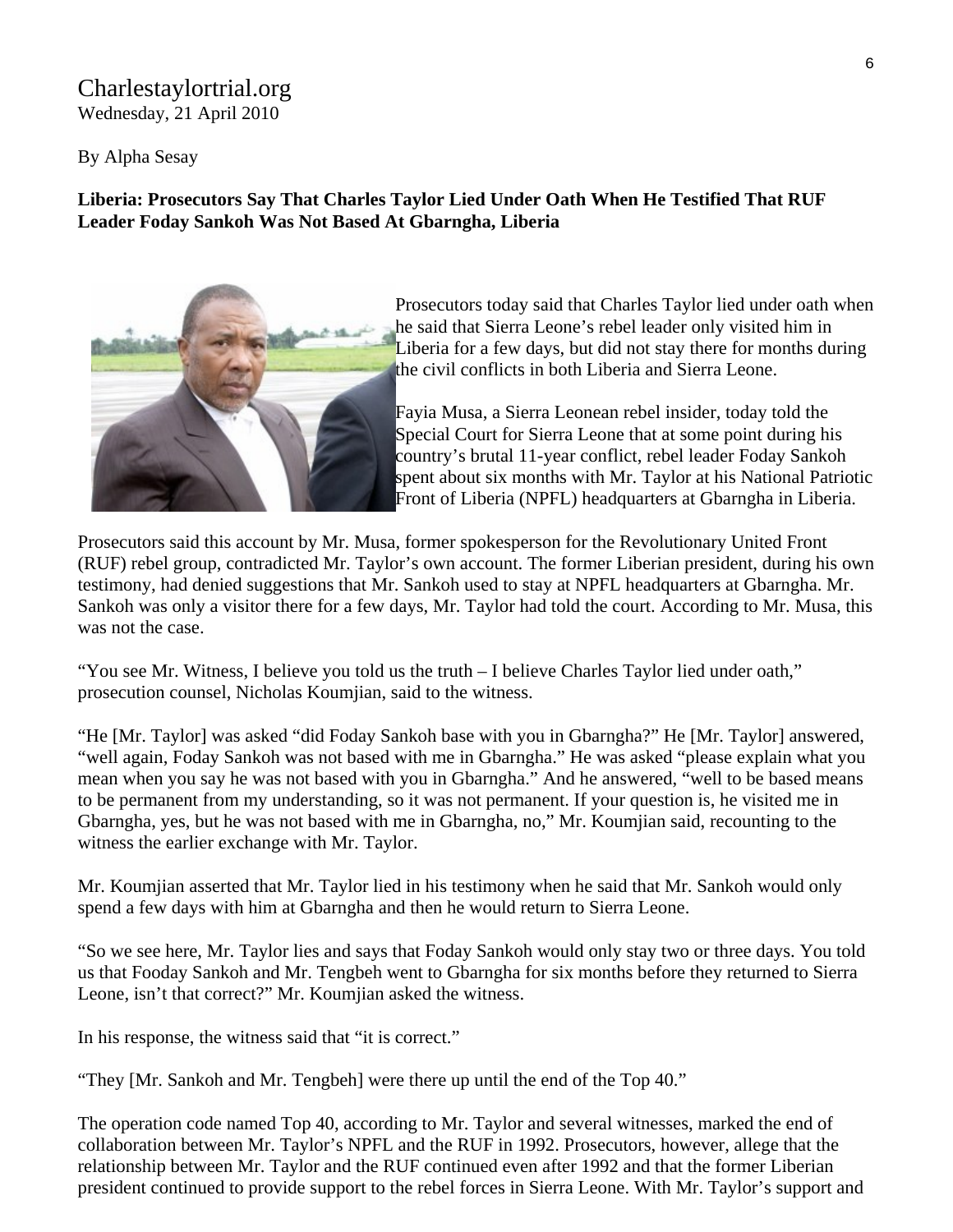advice, prosecutors say that the RUF committed widespread atrocities against the civilian population of Sierra Leone. Mr. Taylor has dismissed the allegations as false.

Earlier in court today, Mr. Taylor's defense counsel Courtenay Griffiths informed the judges that the defense will be incapacitated to present witnesses next week due to the problems faced by airlines in flying in and out of Europe caused by volcano ash spreading across the continent's airspace. With only one more witness after Mr. Musa presently in The Hague, it may be difficult to transport witnesses from West Africa to Europe unless there is a significant change with flight availability, he said.

"As a consequence of the disruption to airline traffic into Europe, we will have problems progressing the trial next week because currently there is only one further witness in The Hague, and we know not how long the current travel difficulties will persist or whether indeed flights will be coming in from West Africa at anytime soon," Mr. Griffiths told the judges.

Presiding judge, Justice Julia Sebutinde, conferred with her colleagues and then responded that the problems affecting airline traffic into and out of Europe is disappearing gradually. If progress is made with airline traffic by next week, then the challenge envisaged will not affect the trial, she said.

As Mr. Musa concluded his testimony today, Mr. Taylor's ninth defense witness took the witness stand. The witness, a Liberian national, Martin Flomo George, told the court that he fought for the RUF from the start of the conflict in Sierra Leone in 1991 to its conclusion in 2002.

Mr. Taylor has previously said that Liberian nationals could have fought in Sierra Leone as part of the RUF but that he did not send them there. He said that he had no links with the Liberians who fought in Sierra Leone. Liberian nationals now testifying as former members of the RUF seek to corroborate Mr. Taylor's account that they were indeed part of the RUF in Sierra Leone but with no links to Mr. Taylor.

Mr. Flomo's testimony continues today.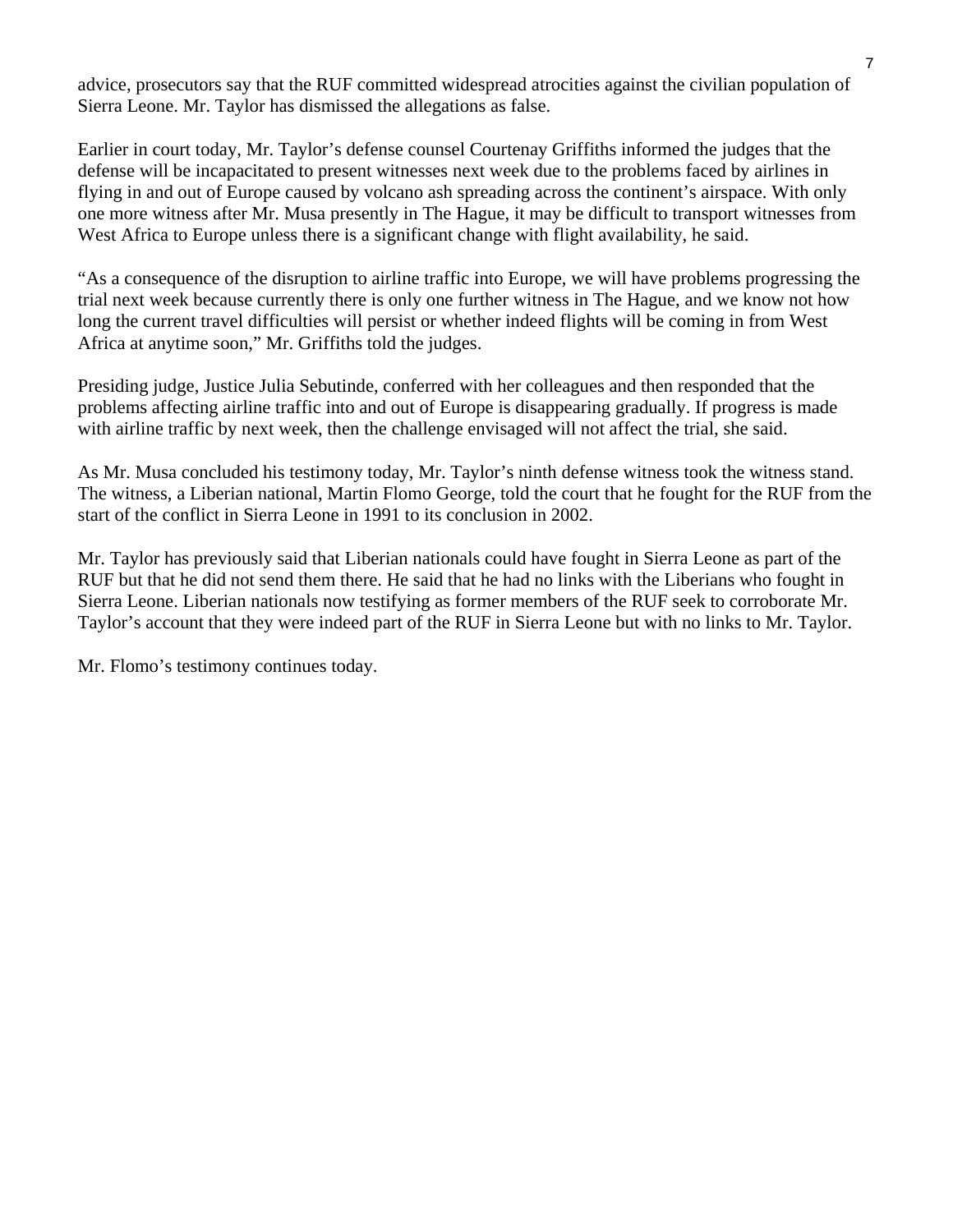

United Nations Mission in Liberia (UNMIL)

# **UNMIL Public Information Office Media Summary 22 April 2010**

*[The media summaries and press clips do not necessarily represent the views of UNMIL.]* 

# **UN News in Liberia**

*UNMIL and related UN agencies were not reported in the media today.* 

# **Local News on Liberian issues**

**Celebrations For Independence Day In Sanniquellie Will Go Ahead As Planned, Says President Sirleaf** [Heritage, Front Page Africa]

- President Ellen Johnson Sirleaf says the Independence Day celebrations scheduled for Sanniquellie, Nimba County will go ahead as planned.
- President Sirleaf said the July 26, 2010 celebrations will be held on scheduled despite threats of boycott by some elements in the society.
- The President assured that anyone who tries to disturb the pending celebration would be dealt with in keeping with law.
- The Liberian leader said although there has been a land conflict in the county, a special presidential committee headed by businessman Musa Bility is already investigating the issue and there was no need for threats.

## **Handle 2011 Threshold, Top US Official Urges Politicians**

[New Democrat, Front Page Africa, The News]

- US Under Secretary of State for Political Affairs, Mr. William J. Burns, Wednesday reemphasized the urgency for passing the Threshold Bill necessary for the 2011 elections.
- Mr. Burns call came after talks with President Ellen Johnson Sirleaf and her cabinet.
- He also resounded a similar concern when he met with leaders of political parties during his brief visit.
- The bill, now before the Supreme Court, has been rejected twice by the President, citing "unconstitutionality and economic grounds."
- At the meeting with the President at the Foreign Ministry, Mr. Burns insisted that the passage of the Threshold Bill "should move ahead quickly" to ensure fair and credible General and Presidential Elections in the 2011.

## **US Government Announces Assistance Package To LNP**

[The News, Daily Observer, Heritage, The Inquirer]

- The US Government has announced an additional US\$19.75 million assistance package to the Liberia National Police (LNP).
- The US Government said it would also provide support in the rebuilding process of the Armed Forces of Liberia (AFL).
- Making the disclosure Wednesday, US Under Secretary of State for Political Affairs, William Burns said his government recognizes the significant progress made in the country mainly in the security sector reform.
- Mr. Burns said the US will continue to encourage the progress in the judiciary sector and other areas of the Liberian government.
- He said his government will also continue to provide technical support to the conduct of the 2011 general elections.
- The US Under secretary of State reaffirmed his government's commitment to make progress in the development agenda of the Liberian government.
- Earlier, President Ellen Johnson Sirleaf briefed Mr. Burns on progress being made by her government in the country recovery programme.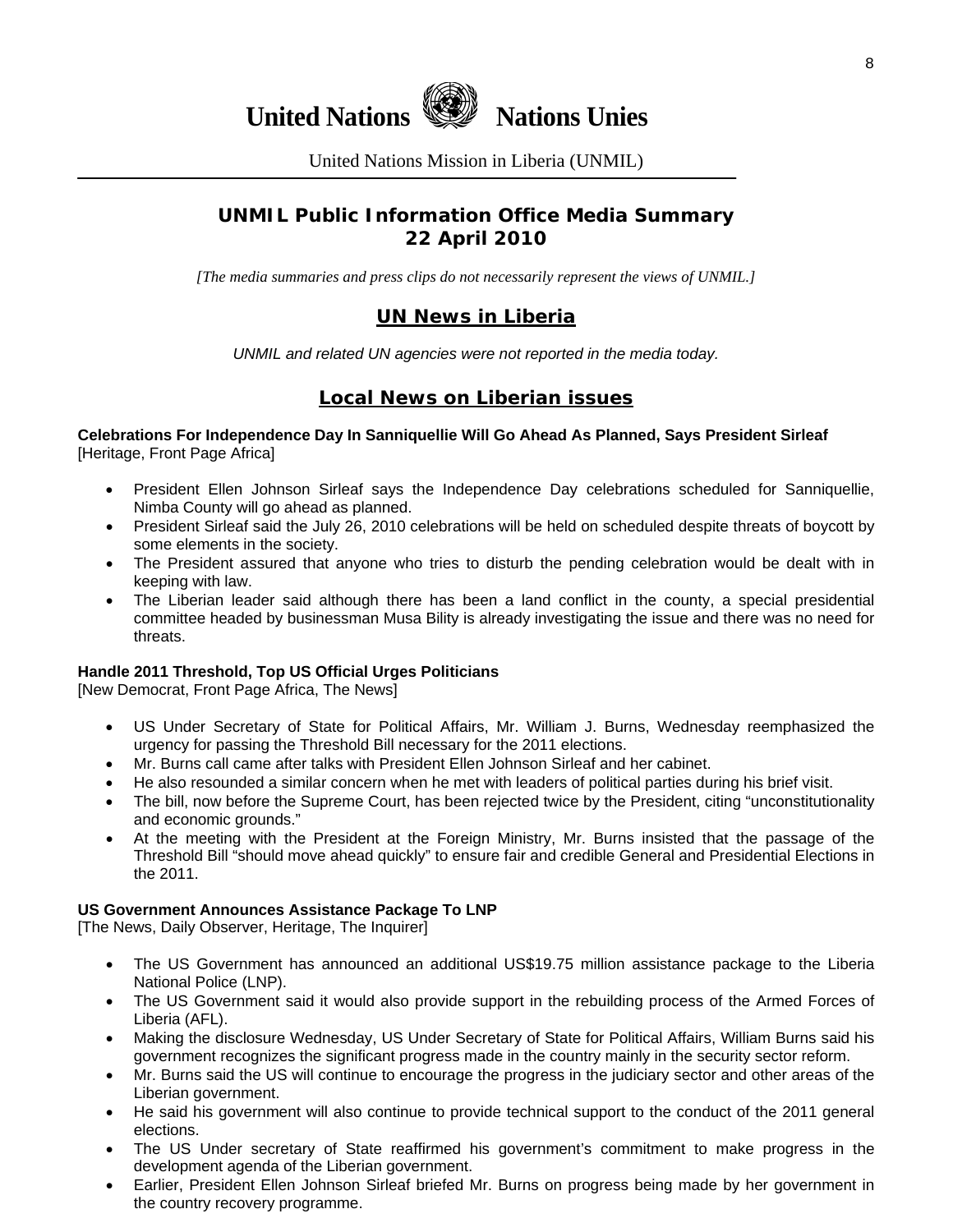• She expressed appreciation for the strong partnership that Liberia enjoys from the US.

### **China Government Economic And Trade Delegation Visits Liberia**

[Daily Observer, The Informer, Heritage, Front Page Africa, The New Republic]

- Dr. Fu Ziying, Vice Minister of Commerce of the People's Republic of China, which is in charge of China's foreign aid and foreign economic relations, will lead a 40-member delegation to Liberia from April 22 to 25, 2010 as part of his five-nation (Chad, Central Africa, Gabon and Liberia Congo-Brazzaville) tour in Africa.
- The delegation comprises 14 government officials, 21 business executives and five journalists.
- The purpose of the visit is to improve China's aid work in Africa and promote trade and economic cooperation with said countries.
- During his stay in Liberia, Dr. Fu will pay a courtesy call on President Ellen Johnson Sirleaf, hold official bilateral talks with relevant ministers or their deputies, and sign five documents on aid and economic cooperation with Liberia.
- The Chinese Vice Minister will also witness the launching of the Bong Mines project, hold dialogues with diplomats and journalists on issues of Sino-African relations and attend a Forum on Economic and Trade Cooperation with Liberia, among others.

## **Diamonds Missing, Over 9,747 Carats Out Of Over 58,957 Exported**

[New Democrat]

- The Ministry of Lands, Mines and Energy cannot account for over 9,000 carats of diamond and is operating with unidentified mineral dealers, coupled with illegal revenue collection and usage, the just released General Auditing Commission's audits have revealed.
- In 2007 and 2008, the audit indicates that 68,705.24 carats were exported but that the Government Diamond Office reported receiving 58,957.71 carats, thus resulting in a variance of 9,747.53 carats.
- Auditor General John Morlu noted that mineral officials have not provided "material justification" for the 9,747.53 carats discrepancy in the actual number of diamond recorded and exported.
- This, the Auditor General said, might have reduced government's royalties from diamond trade.
- Mr. Morlu noted that the Kimberley Process Certification Scheme, introduced by the UN in 2003 to avoid sale of conflict diamond and other gems, is not being fully implemented, with the occurrence of illicit mining and mineral trade.

## **No Schools Built, Huge Sums Vanish As GAC Reveals Shady Contracts At Education**

[New Democrat]

- Evidence gathered through General Auditing Commission (GAC) verification teams reveal how hundreds of thousands of dollars were spent to build or renovate schools while the projects were abandoned or left uncompleted.
- The audits state the Education Ministry entered into contracts with four construction companies for the construction and renovation of schools in five of the fifteen counties at the cost of US\$943,223.30.
- The contractors, Tarwaken Construction Company, Liberia Reconstruction Group, Kaha International and St. George Construction Company were given four months each to complete their respective works.
- None of the schools was completed, and in one case, the NGO Action Aid did the work on which the Ministry said it spent US300, 000, according to the audit.

#### **"No Room For Corrupt Vampires" … Internal Affairs Minister-Designate Tells Senators**

[The News, The Analyst]

- Internal Affairs Minister-designate Harrison Karnwea says under his administration there would be no room for corrupt officials.
- Mr. Karnwea Wednesday told members of the House Committee on Internal Affairs that chronic financial vampires would not be tolerated when confirmed.
- He said "under my leadership, chronic financial vampire who has no regard for fiscal probity but who has elected to temper with the County Development Funds and other resources would certainly have my administration as a force to contend with."
- Mr. Karnwea said he believes funds allocated for county development in the national budget are not meant to be siphoned and funnelled into personal accounts.

**Montserrado Superintendent-Designate Releases Grim County Statistics** 

[National Chronicle]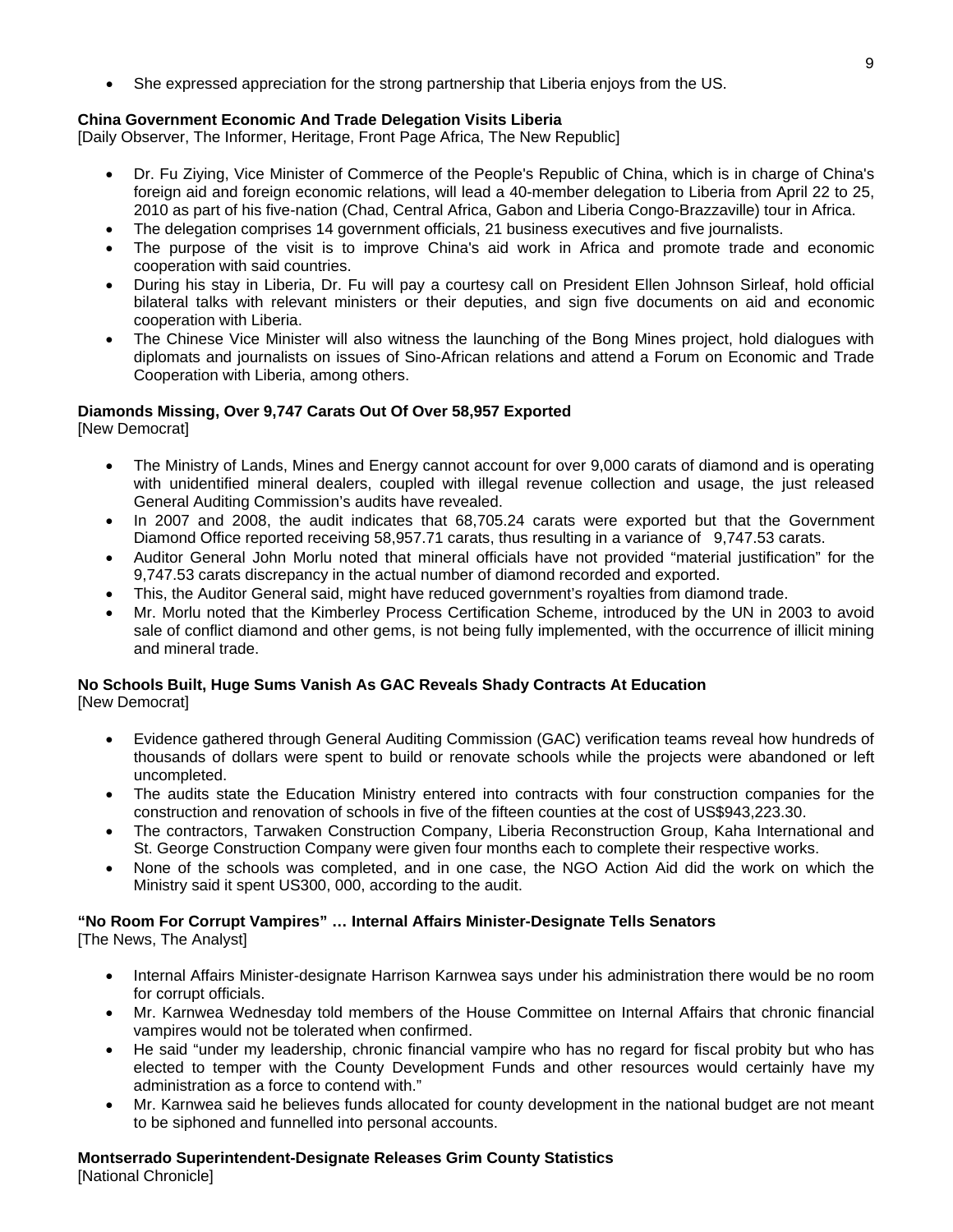- The Superintendent-designate of Montserrado County, has released statistics on the number of ghettoes and prostitution centres in the county.
- Mrs. Grace Kpaan said a survey done by her office reveals a total of 416 ghettoes and 58 prostitution centres within Montserrado.
- According to Mrs. Kpaan, these centres are negatively impacting youth development across the county.
- She made the revelation Wednesday during confirmation hearing before the Senate Committee on Internal Affairs, Reconciliation and Governance.
- The Montserrado Superintendent-designate said if confirmed she would prioritize youth development through education and road rehabilitation.

## **On Threshold Bill Delays, Opposition Party Drags Executive, Legislative To Court**

[National Chronicle]

- The opposition Congress for Democratic Change (CDC) has dragged the Executive and Legislative branches of government to court for failing to pass the threshold bill.
- The CDC filed a writ of mandamus on the two branches of government compelling them top adhere to their responsibilities under the laws o Liberia by passing the bill into law.
- According to the party's Deputy Secretary General, Acarius Gray, the writ is intended for the two branches to quickly pass the bill.
- Mr. Gray said the two branches are playing politics on the passage of the bill at the detriment of the conduct of the 2011 elections.
- The CDC Deputy Secretary General called on the international community to put pressure on the two branches of government to pass the bill.

## **Star Radio** *(News monitored today at 09:00 am)*

**Celebrations For Independence Day In Sanniquellie Will Go Ahead As Planned, Says President Sirleaf** *(Also reported Radio Veritas, Sky FM, and ELBC)*

## **Vice President Boakai Recommends External Partnership For Waste Management**

- Vice President Joseph Boakai says Liberia's waste management system is dysfunctional.
- Vice President Boakai said attempts over the years to address the waste management problem have not yielded the desired results blaming the failure to address the problem on lack of proper sensitization, the enormity of the problem and the absence of effective institutional mechanism.
- He observed waste accumulation was far more than its collection and the costs of disposal of large quantities were often beyond the financial capacity of city authorities.
- The Vice President however said with effective external partnerships, Liberia's waste management challenges can be converted into economic opportunities.
- Mr. Boakai spoke Wednesday when he launched the second phase of the International Organization for Migration (IOM) Reintegration Project which covers the waste management expansion programme.
- The project is expected to train about four hundred vulnerable men and women in Margibi and Montserrado in waste management.

## **'Controversial' Threshold Bill Sets For Passage Today**

- Reports say the House of Representatives is set to pass the 'controversial' Population Threshold Bill into law today.
- According to the reports, the threshold will be set at about 49,000.
- The reports further the proposed threshold was agreed following hours of discussions at the headquarters of the National Democratic Institute (NDI) in Sinkor.
- It was gathered that key members of the House met at the NDI Wednesday to reach a final decision on the controversial Bill.
- The passage of the Threshold Bill will set the basis for political representation in the House of Representatives as being marked by controversy since 2008.

## **Education Ministry Reacts Sharply To GAC Audit Report**

- The Education Ministry has sharply reacted to a General Auditing Commission (GAC) report linking the Deputy Minister for Instruction to a US\$45,000 scandal.
- The GAC in its recent audit findings requested Deputy Minister Hester Williams Catacaw to restitute the money.
- But the Ministry described the GAC request as unjustified because the audit was allegedly conducted with pre-conceived notion.
- An official of the Ministry said the printing house mentioned in the report is valid likewise the books in question.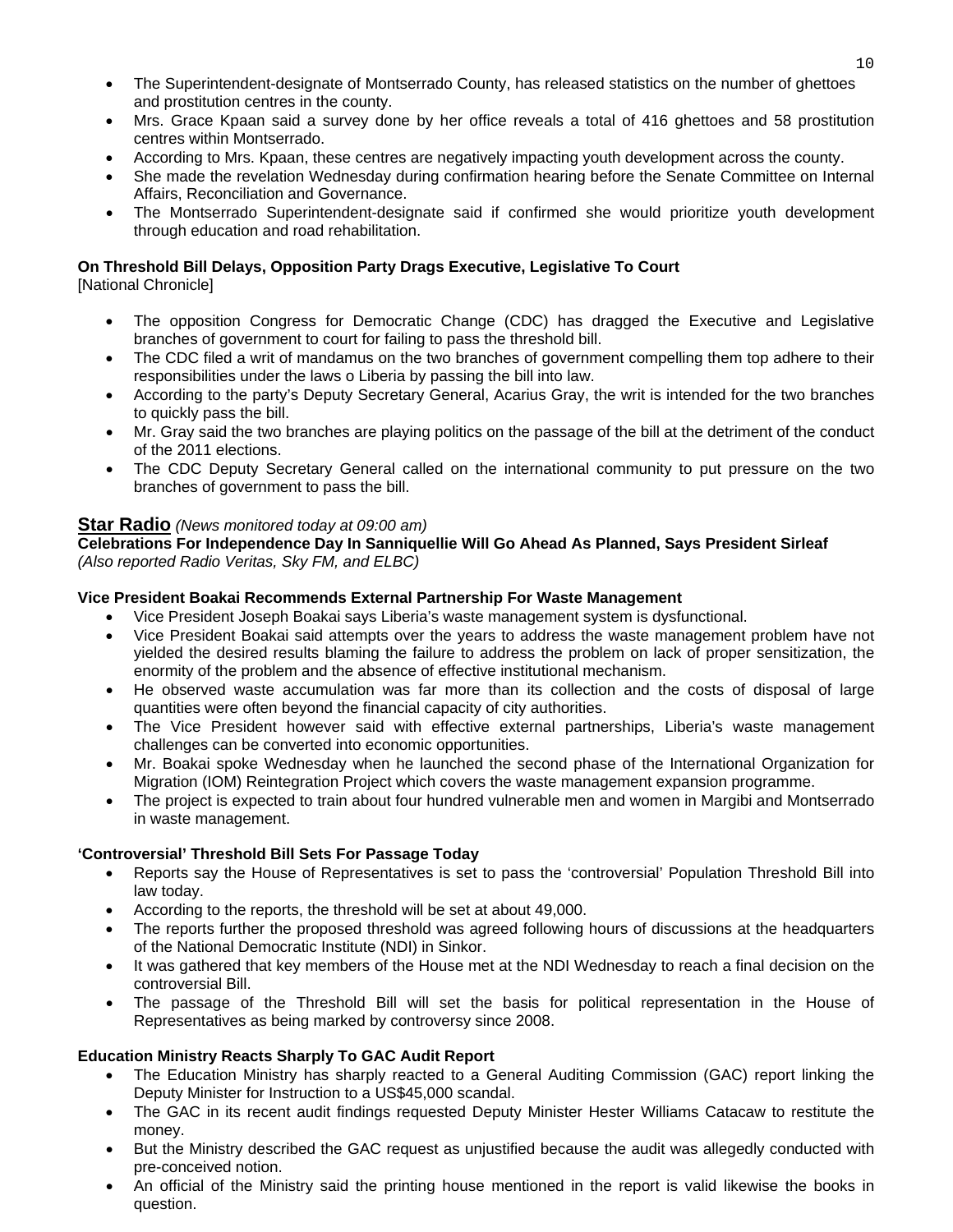• But the GAC rubbished the claims by the Education Ministry that it conducted the audit with preconceived notion.

## **Government Minister Identifies Causes Of Unemployment**

- Deputy Youth and Sports Minister Sam Hare has attributed the unemployment rate in the country to what he calls human resource gap.
- Mr. Hare said the lacked of work experience has hampered the qualification of many Liberians who claim to have the requisite documents.
- He said the failure of Liberian youths to take advantage of cadet and voluntary programmes has limited their ability to effectively perform on the job market.
- According to Minister Hare, acquiring a high school or college document alone was not sufficient to earn one a good job.
- He spoke Wednesday at the start of a one-day orientation workshop for young college students in preparation for the 2010 National Cadet programme of the Ministry of Youth and Sports in Monrovia.

### **Montserrado Superintendent-Designate Releases Grim County Statistics**

*(Also reported Radio Veritas, Sky FM, and ELBC)*

## **In Keith Jubah Murder Trial, Defense Ends Production Of Witnesses**

- Defense lawyers in the Keith Jubah murder trial have ended the production of witnesses.
- They produced several witnesses including some of the defendants.
- In their testimonies especially the defendants denied their involvement in the death of Mr. Jubah.
- Most of them claimed they heard about the incident through the media.
- The prosecution is now expected to produce some rebuttal witnesses before the end of the trial.
- Keith Jubah was brutally murder on the 1<sup>st</sup> November 2009.

### **Committee Of Experts Completes Work Plan**

- The Committee of Experts on Human Rights led by Cllr. Pearl Brown Bull has announced the completion of its work plan.
- The Committee is charged with the vetting of qualified candidates for the Independent National Commission on Human Rights.
- The work plan covers details of the committee's work, application and nomination guidelines for the vetting of commissioners.
- It also includes preparation of acquaintance letters and submission of a budget to facilitate the committee's work.
- The Committee Chairman Cllr Bull said her team has started meeting with national and international stakeholders including civil society, the UN Mission in Liberia and Amnesty International.

*(Also reported Truth FM, Sky FM, and ELBC)*

#### **PUL, UNDP End Development Journalism Training**

- The Press Union of Liberia (PUL) has encouraged Liberian media practitioners to explore specific areas of specialties in the country.
- PUL's President Peter Quaqua believes journalists could do better in their reportage if they specialize.
- Mr. Quaqua observed a bulk of Liberian journalists do not have areas of specialization.
- The PUL President spoke Wednesday at the close of a three-day Development Journalism Training Workshop in Monrovia.
- He said the initiative was aimed at empowering the participants to focus their reportage on development issues in post-war Liberia.
- The PUL leader disclosed plans for the training of more journalists in different areas to enhance their reportage.

*(Also reported Radio Veritas, Sky FM, and ELBC)*

## **Radio Veritas** *(News monitored today at 09:45 am)*

**US Government Announces Assistance Package To LNP** 

*(Also reported Truth FM, Sky FM, and ELBC)*

## **International Clips on Liberia**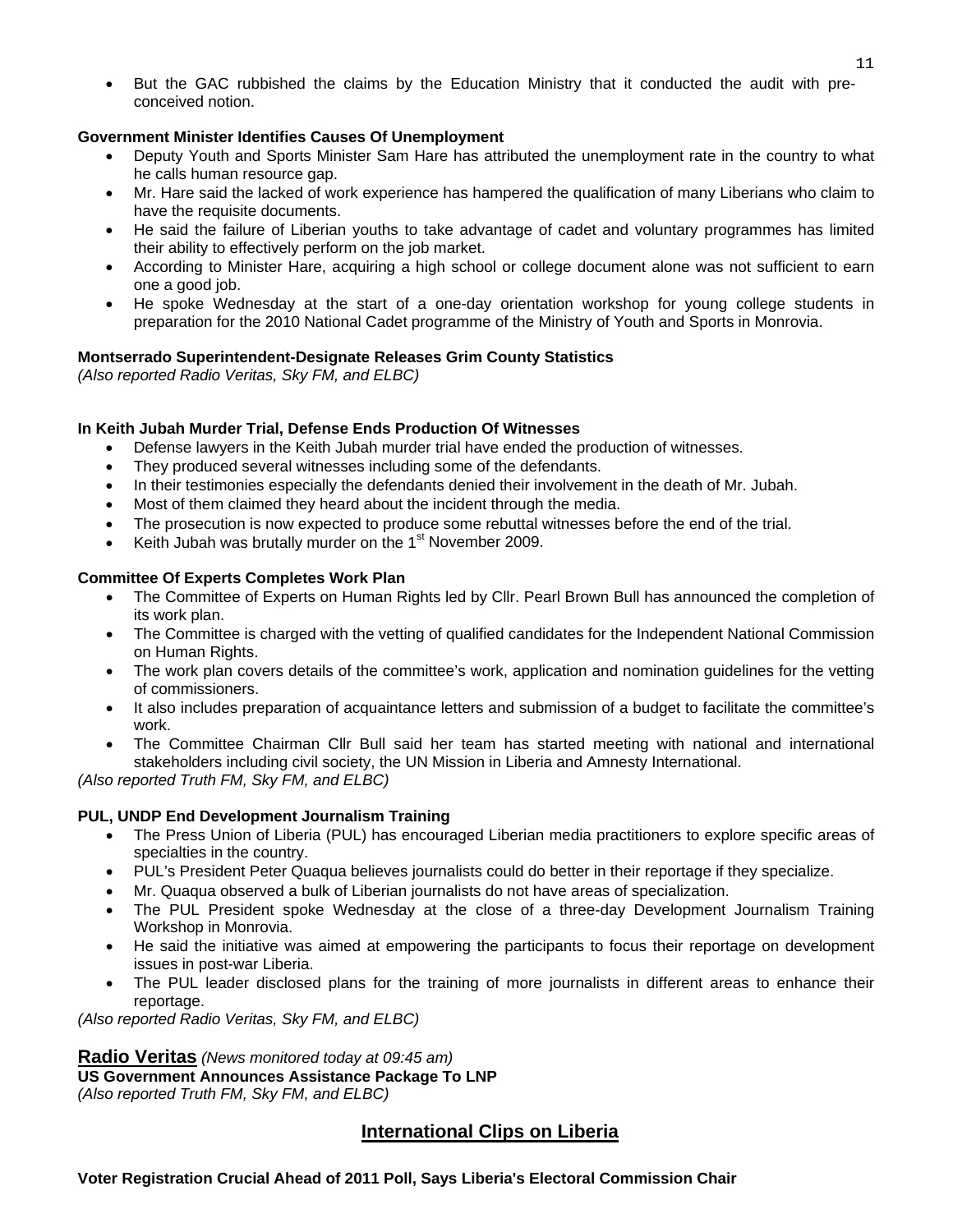#### **http://www1.voanews.com/english/news/africa/Butty-Liberia-Voter-Registration-Fromayan-22april10- 91782484.html**

The chairman of Liberia's National Electoral Commission said there is a compelling need for the country to conduct a comprehensive voter registration before next year's presidential and parliamentary elections. James Fromayan said without such registration, many Liberians who were displaced by the country's civil war but who have since returned to their original places of residence would be disenfranchised. His comments come as President Ellen Johnson Sirleaf and the national legislature continue to wrangle over a controversial Threshold Bill that sets the numerical requirements for representation in the House of Representatives. Fromayan said passage of the threshold bill is critical for voter registration. "Our constitution stipulates that whenever there is a census conducted and the results are released, the legislature has the responsibility to come up with a threshold, and that threshold is simply the figure that will be used to determine how many representatives will be in the legislature. Right now we have 54 members in the House of Representatives, and the constitution says that they ought not to go above 100," he said. Fromayan said passage of the threshold bill is critical because it is a prerequisite for such activities as delineating constituencies and registering voters.

#### **Naomi Campbell vows to keep mum on 'blood diamond' issue**

#### **http://blog.taragana.com/e/2010/04/22/naomi-campbell-vows-to-keep-mum-on-blood-diamond-issue-111871/**

NEW YORK - Naomi Campbell has refused to testify at the war crimes trial of former Liberian strongman Charles Taylor, saying that she would not speak about the huge, uncut "blood diamond" he allegedly gave her in 1997 in South Africa. The supermodel and the warlord were overnight guests of Nelson Mandela, along with Mia Farrow. And Farrow has revealed that she learned of the diamond at breakfast. "Naomi Campbell came down . . . she said during the night some men had knocked on her door and she, half-asleep, had opened the door and it was representatives of President Charles Taylor and that they had given her a huge diamond. And we were like, 'Oh, my gosh,'" the New York Post quoted her as saying. "Prosecutors say Taylor was in South Africa . . . to buy weapons for the Sierra Leone rebels with blood diamonds and that Mia Farrow's information about Campbell helps tie him to the purchase," said ABC correspondent Brian Ross. But Campbell refused to cooperate, and even vowed to keep mum on the issue at a recent Fashion Week appearance to raise money for Haiti. "I didn't receive a diamond and I'm not going to speak about that," she said.

#### **HIV-Positive Liberians Fight Workplace Discrimination**

#### **http://www1.voanews.com/english/news/africa/HIV-Positive-Liberians-Fight-Workplace-Discrimination-91713094.html**

HIV-positive people in Liberia say they are being discriminated against in the workplace. AIDS counselors say that is adding to depression and isolation. In a country where official unemployment tops 80 percent, it is hard for anyone in Liberia to find a job. But people who are HIV-positive say it is even more difficult for them because many employers refuse to hire people who have the virus that causes AIDS. "We are very troubled about this situation," said Samuel Thompson. "Things are really getting hard on us. Every time we are denied jobs. Our families are suffering. And we are neglected by our own people. We don't know what to do." Samuel Thompson is HIV positive. He says not being able to provide for their families adds to the stress of Liberians who have contracted the virus. "Why should we be treated in such a manner as if to say we are not human beings? We too are human beings," he said. "We are angry about this." HIV counselor Smith Sando says the public rejection of job discrimination further isolates HIV-positive Liberians and can lead to deep depression.

## **International Clips on West Africa**

#### **Guinea**

## **Guinea leader sacks pro-Camara air force, navy chiefs**

CONAKRY, April 22 (Reuters) - Guinea's interim leader Sekouba Konate sacked the heads of the air force and navy on Thursday in a purge of the West African country's military leadership. Konate replaced the head of the armed forces on Wednesday in what observers said was an attempt to reign in military elements allied to injured and sidelined former junta leader Captain Moussa Dadis Camara. "Colonel Naby Ibrahima Soumah is named head of the air force replacing Colonel Mamady Mara. Lieutenant Colonel Lamine Toure is named head of the national navy replacing Colonel Mohamed Camara," said a presidential spokesman. A spokesman for Konate said Wednesday the head of the armed forces Colonel Oumar Sanoh -- a perceived ally of Camara -- was sacked and replaced by Colonel Nouhou Thiam.

Côte d'Ivoire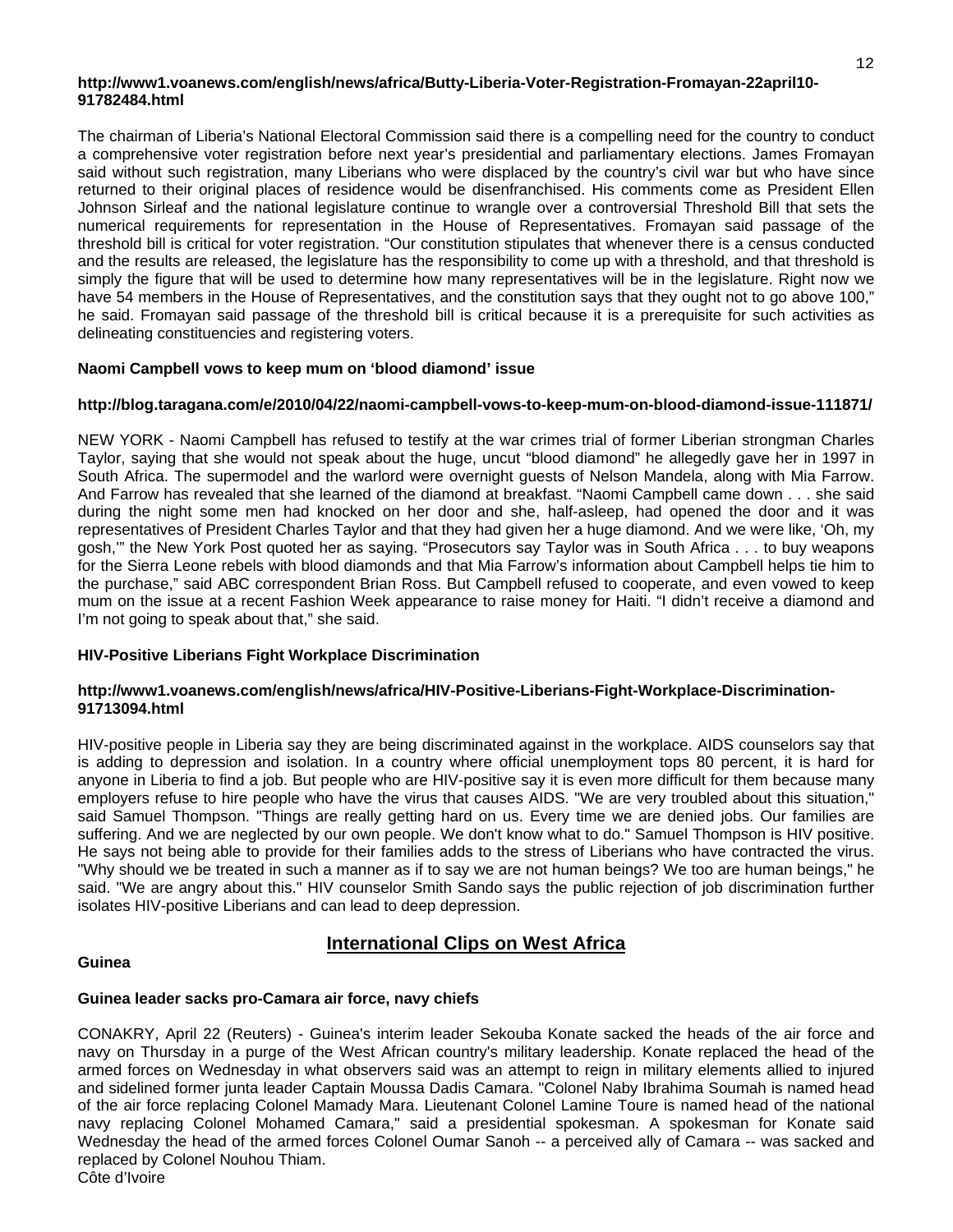#### **Ivory Coast Leader Scheduled to Meet Senegal President Wade Thursday**

#### **http://www1.voanews.com/english/news/africa/Ivory-Coast-Leader-Scheduled-to-Meet-Senegal-President-Wade-Thursday--91770589.html**

A special adviser to Ivory Coast President Laurent Gbagbo says Senegal President Abdoulaye Wade will meet the Ivorian leader Thursday to help resolve the ongoing political crisis. Lambert Bahi Serry said Mr. Wade is keeping his promise of paying a working visit to Ivory Coast to assess the current political situation. "He (President Wade) is coming to discuss with the president about the current situation, make his own assessment. And he will try to assist the facilitator President Blaise Compaore to try to resolve the crisis in Cote d'Ivoire," he said. The Economic Community of West African States (ECOWAS) is backing mediation efforts by Burkinabe President Blaise Compaore to help resolve the Ivorian crisis. But Ivory Coast's media speculated that Mr. Wade's presence will undermine Mr. Compaore's ongoing mediation efforts to resolve the political crisis. Serry said the Ivorian leader welcomes the regional bloc's effort to resolve the political stalemate.

### **The UN technical evaluation mission has harvested good information, says its chief**

ABIDJAN, Côte d'Ivoire, April 22, 2010/African Press Organization (APO)/ — On the last day of his visit to Côte d'Ivoire, the head of the UN technical evaluation mission, Raisedon Zenenga, has stated that from now he would be more focused on the crisis-resolution process, especially with regard to UNOCI's future role. Speaking at the end of a meeting with the Ivorian President, Laurent Gbagbo, Mr. Zenenga said that the discussion had given him the opportunity to share the results of his consultations on the crisis-resolution process with the President and receive the latter's comments on the issue. «We received the comments and point of view of President Gbagbo, which will be taken into account in our final report to the Secretary-General," he said. «We have harvested a lot of good information through our meetings with various personalities and what remains to be done now is to go back to New York and write our report for the Secretary-General, who mandated us to come here,» he added. The UN technical evaluation mission has been in Côte d'Ivoire since 12 April. During its visit, it has met with national and international actors involved in the crisis-resolution process in Côte d'Ivoire.

#### **United Nations technical evaluation mission meets officials from police and gendarmerie**

ABIDJAN, Côte d'Ivoire, April 22, 2010/African Press Organization (APO)/ — A delegation of the United Nations Technical Evaluation Mission, led by Dmytro Oschepkov, held a working session on Friday, 16 April 2010, with General Affro Yao Raphael, the second-in-command of the Gendarmerie and Division Commissioner Roger Godrin Kouadio, Deputy Director of Forensics of Côte d'Ivoire. Mr. Oschepkov said the objective of the meeting, which took place at the headquarters of the United Nations Operation in Côte d'Ivoire (UNOCI), was to discuss UNOCI's cooperation with Ivorian security forces and to know in which areas the mission can be of use to them. «We would like you to submit your ideas and the areas in which you feel we can assist you. We will take your concerns into account and do our best to adapt to your needs," he said. The officials from the police and gendarmerie said there was close collaboration between UNOCI and the security forces. They said that difficulties linked to a misunderstanding of UNOCI's mandate by the Ivorian parties, had been cleared up. «It is thanks to UNOCI's police that we are in the process of setting up a forensic section,» said Commissioner Godrin.

## **Sierra Leone**

## **Sierra Leone polio shots delayed by volcanic ash**

FREETOWN, Sierra Leone (AP) -- The health ministry says a polio vaccination campaign in the West African nation of Sierra Leone is being delayed because of European flight problems caused by volcanic ash. The polio campaign was to begin Friday but the vaccines were to come from Copenhagen. The weeklong airspace closures in Europe caused by the ash threat to planes represented the worst breakdown in civil aviation on the continent since World War II. The ash cloud has had drastic consequences in parts of Africa — showing how one event can have a big impact in today's global economy. In Kenya, thousands of day laborers are out of work because produce and flowers can't be exported amid the flight cancellations. And in Ghana, the flight delays have hurt pineapple growers who export to Europe.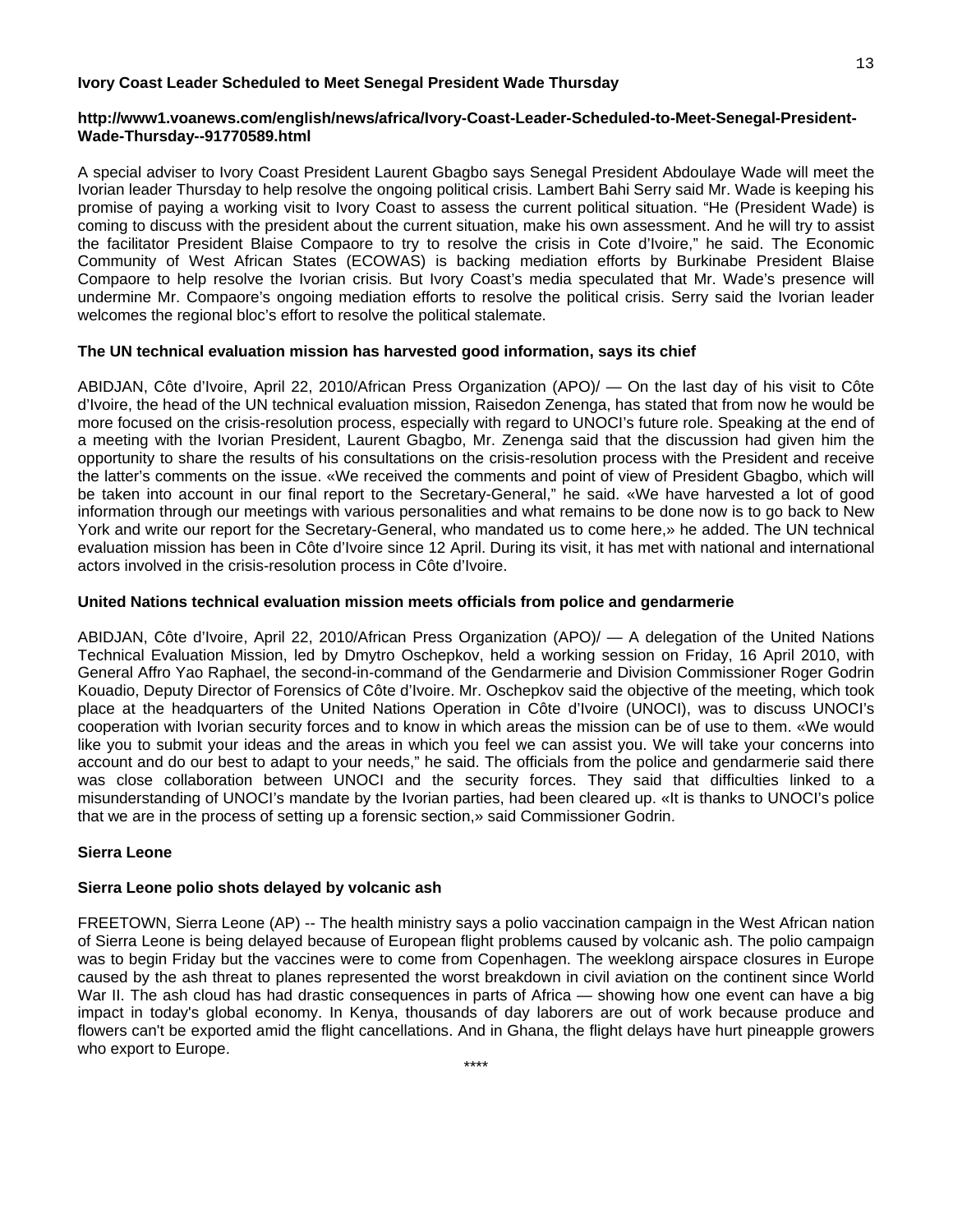# Hirondelle News Agency Wednesday, 21 April 2010

## **ICTR/Karemera - ,Mrnd top Leaders Never Created RTLM, says genocide-convict Nahimana**

A founder of Radio Television Libre de Mille Collins (RTLM) Ferdinand Nahimana Wednesday told the International Criminal Tribunal for Rwanda (ICTR) that Joseph Nzirorera, then Secretary General of MRND and his co-top party officials neither participated in the creation of the radio nor used it to present what is described as their 'extremist ideologies'.

 "None of the trio formed part of the group set up by 15 persons who created RTLM," Nahimana, who is also a genocide-convict currently serving 30-year-jail term in Mali, claimed before the ICTR chamber presided over by President Dennis Byron, referring to Nzirorera, former MRND President Mathieu Ngirumpatse and his Vice-President Edouard Karemera.

He was giving evidence as the 34th defence witness for Nzirorera in a joint trial under which the MRND former chiefs are charged with crimes committed by members of their party. The prosecution has indicted them for their superior responsibility as top officials of the party then in power.

Led by Nzirorera's co-defence counsel, Patrick Nimy Mayidika, the witness denied allegations that the RTLM was created to serve as a vehicle for the MRND leaders to present their extremist ideologies.

According to the statute of RTLM, he testified, its central ideology included, among others, to collect information and disseminate it with the view to educating the public.

But he acknowledged that the radio turned away from its principles after the death of President Habyarimana.

He testified that Nzirorera and his co-accused neither had any authority to close down the radio nor had any contacts with its journalists.

 The trial continues Thursday when the prosecution, led by Don Webster, will cross-examine the defence witness.

FK/SC/ER/GF

© Hirondelle News Agency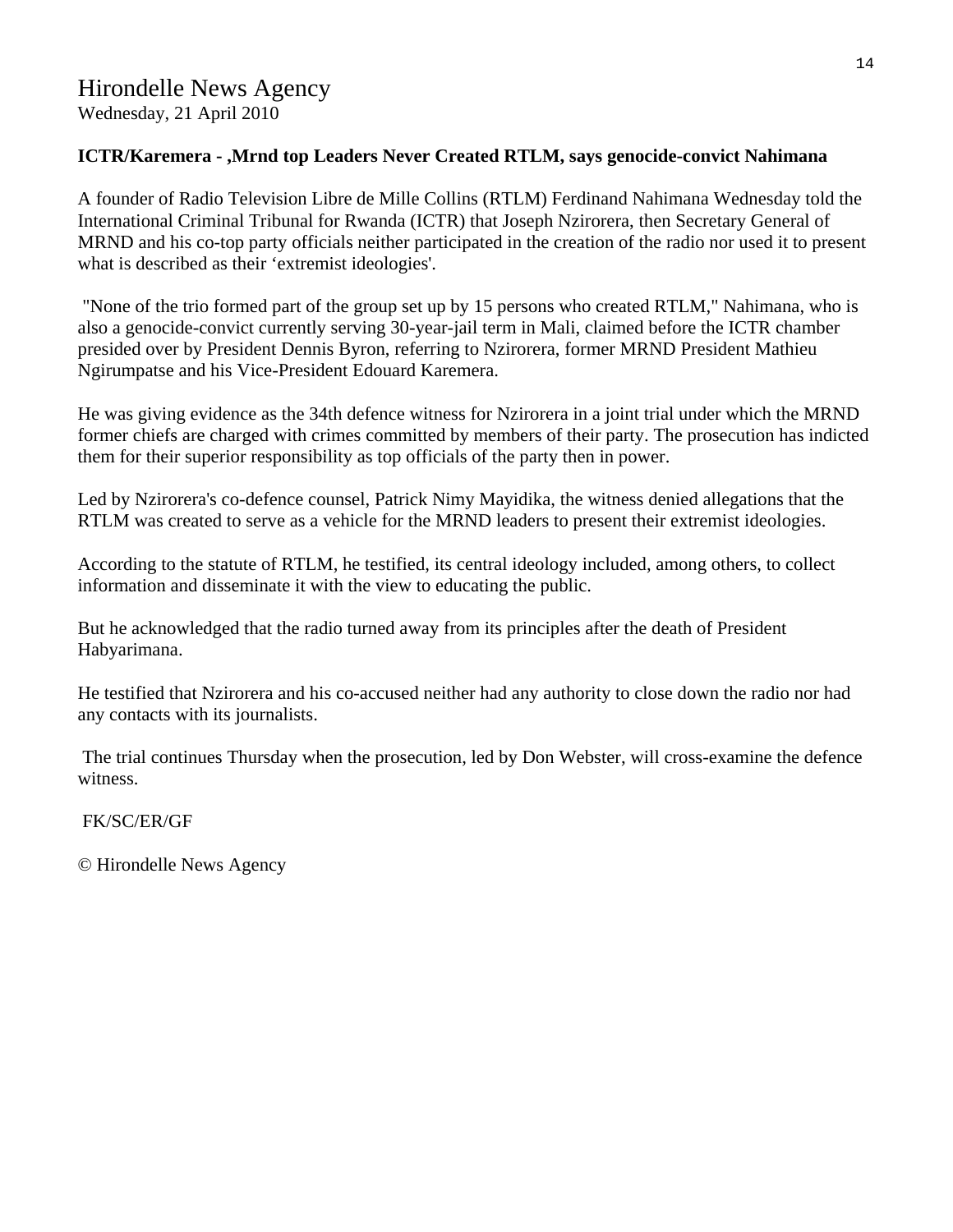# Times Online Wednesday, 21 April 2010

## **Radovan Karadzic dismisses Srebrenica survivor as a 'soldier not a victim'**

David Charter, Europe Correspondent

Radovan Karadzic was admonished by judges at his genocide trial today for dismissing a Muslim survivor of the Srebrenica massacre as a "soldier not a victim."

The former Bosnian Serb leader was warned by judges at the UN tribunal in The Hague not to make "appalling" comments but stick to asking pertinent questions to the witness, who escaped from an execution squad by playing dead under the bodies of other Muslim men as they were shot.

The court in The Hague heard how the witness was among a group of approximately 30 men who were blindfolded and taken to a meadow to be murdered but he miraculously survived and heard numerous other groups being brought to the site to suffer the same fate. Around 8,000 men died in the Srebrenica massacre.

Dr Karadzic, who is conducting his own defence on 11 charges of war crimes and crimes against humanity for his role in the ethnic conflict of 1992-95 in the former Yugoslavia, failed in an attempt to have testimony stopped from the witness, whose identity was protected from the public. Judges ruled that he could continue even though prosecutors said earlier that evidence about Srebrenica would come later on in the trial.

Just after the witness returned to court after a break, Dr Karadzic said: "You are not a victim, you were a soldier for the Bosnian army." Judge O-Gon Kwon told Dr Karadzic to stick to questions, then later added: "We have a witness who survived an horrendous massacre but you made an appalling comment that he was not a victim but a soldier."

The witness had been in the Yugoslav army and fought for Muslim forces but was unarmed when he gave himself up to Bosnian Serb forces when they took control of the UN Safe Haven of Srebrenica in July 1995.

After being kept for a day in a school gym with hundreds of other Muslim men who received little water and no food, he was put on a truck with around 30 other blindfolded men.

"They drove just a short distance to a field and the prisoners were told to get out," said Julian Nicholls, for the prosecution. "The men were lined up in rows and shot. The witness managed to survive by feigning death as he lay under the body of another victim. Approximately every 10 to 15 minutes another truck full of prisoners would arrive and they would be killed in the same manner. These killings carried on for hours."

After the massacre, Mr Nicholls said that the witness saw "that most of the field was covered in bodies. He noticed not all the prisoners were dead. He could hear sounds coming from some of the men". When night fell he fled through the woods and reached Muslim-held territory.

Cross-examined by the Bosnian Serb wartime leader, the witness had to be cautioned by judges to calm down. "You wanted to drive us out of Bosnia-Herzegovina and create an ethnically clean territory," he told Dr Karadzic, who responded: "We are going to prove the opposite."

The trial continues today and is expected to last up to two years.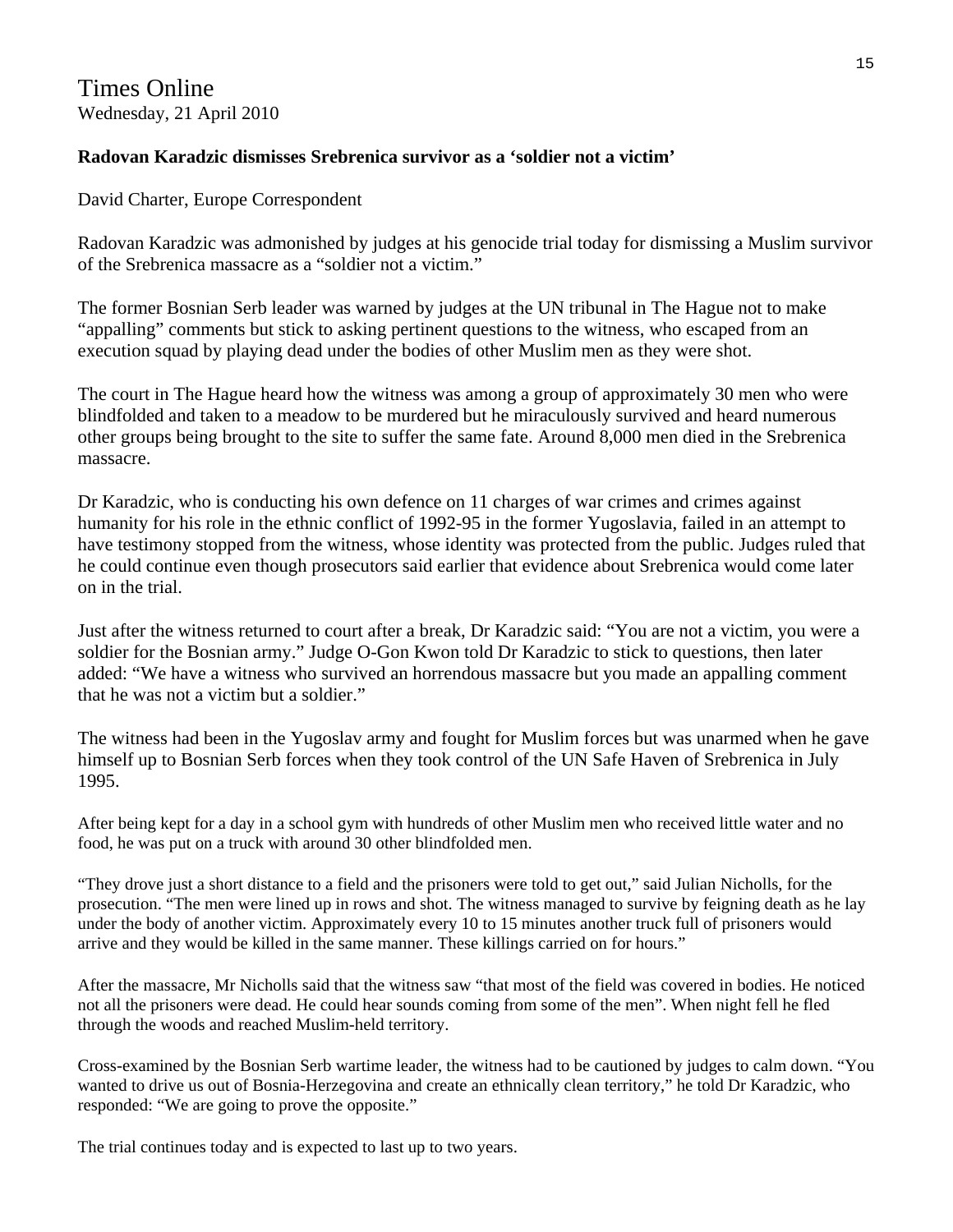# Radio Netherlands Worldwide

Thursday, 22 April 2010

## **ICC prosecutor wants Sudan cases referred to UN**

## By Robin van Wechem



*The Hague, Netherlands* 

Harun and Ali Kushayb, both Prosecutors have asked the International Criminal Court (ICC) judges to involve the UN Security Council in Sudan's refusal to execute arrest warrants for Ahmad

of whom are wanted for war crimes and crime against humanity, a court document showed Thursday.

The prosecutor's office asked judges to issue a 'finding of non-compliance' against the government of Sudan. "The government of the Sudan continues to commit crimes, promotes and protects the persons sought by the court and harasses all persons who are considered to be in favor of justice," the filing said.

The Security Council requested the ICC to start investigations in Sudan in 2005, but Sudan has refused to cooperate ever since. Not being a member of the ICC, Sudan isn't bound to comply with the ICC's rules. It has hindered all investigations, saying the Security Council resolution is illegal.

## **Important**

The released finding of non-compliance is important, as judges can now officially confirm Sudan's alleged misbehaviour. "The prosecutor has often mourned Sudan's behaviour at the Security Council but now judges can provide a legal base to act upon this claim," says Johan Sluiter, professor international criminal law at the University of Amsterdam.

## **Good step**

Though the prosecutor waited a long time to officially lodge its complaints with ICC judges, trying to keep relations with Sudanese authorities warm, the issuance of the finding of non-compliance is a good step, Sluiter thinks. "Arrest warrants date from 2007 while in the meantime, nothing happened. This might lead to the impression that the ICC is not that important, which obviously is a bad case."

## **Credibility**

The Security Council will have to act if it is to maintain its credibility. "The Council asked for this trial, they cannot turn their heads away right now," Sluiter said. He also points to the ICC's credibility in Africa. Though Africa holds most ICC member states, their initial positivism for the court seems to have faded.

"As the ICC investigates everyone, including the highest authority, the institution might scare power holders. The Milosevic case showed that presidential immunity does not hold, so that sitting presidents can be tried. African leaders might feel threatened by the ICC though this exactly reflects the court's purpose: to prosecute the people responsible," Sluiter said.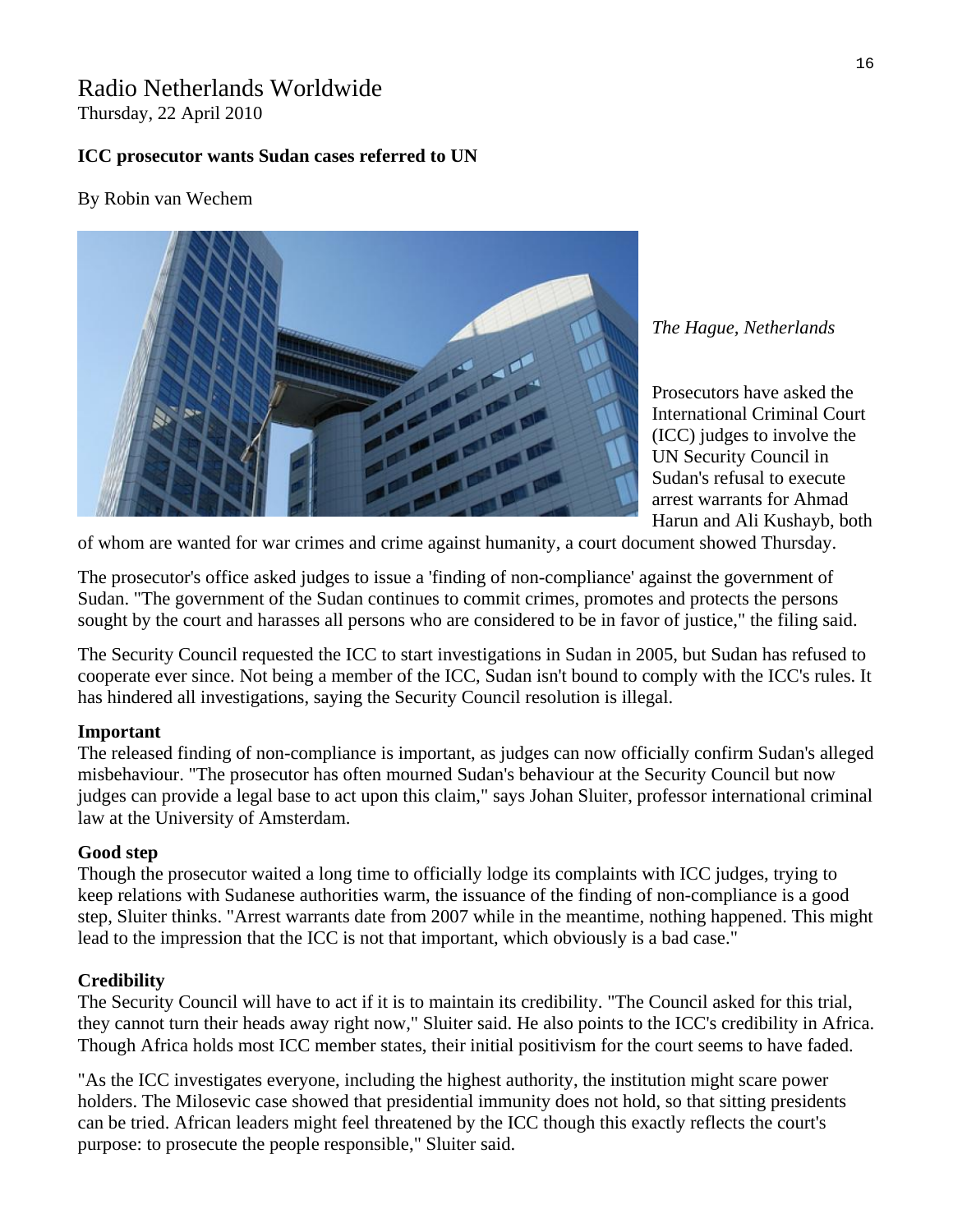# AFA Wednesday, 22 April 2010

# **Karadzic judges told of mass executions**

By International Justice Desk



*The Hague, Netherlands* 

Judges trying Radovan Karadzic heard Wednesday that a witness survived the 1995 Srebrenica massacre by feigning death, hiding under the body of a fellow

Muslim shot by Serb soldiers.

 The witness, whose name was withheld and his face obscured from the public, told the International Criminal Tribunal for the former Yugoslavia he fled from Serb forces with thousands of others from the Srebrenica enclave.

Having hidden in the woods, some surrendered and were later taken in trucks holding about 30 captives apiece to a field near Zvornik, where "the men were lined up in rows and shot", prosecutor Julian Nicholls told the court.

More than 7,000 Muslim men and boys were massacred by Serb forces after the fall of the Srebrenica and Zepa enclaves in July 1995, an act for which Karadzic is charged with genocide.

"The witness managed to survive by feigning death as he lay under the body of another victim," Nicholls said, reading to the court a summary of the witness' testimony in earlier trials.

"The witness observed that approximately every 10 to 15 minutes another truck would arrive and those prisoners would be killed in the same manner."

After the killings, Nicholls said the witness saw "that most of the field was covered in bodies. He noticed not all the prisoners were dead. He could hear sounds coming from some of the men." He then fled through the woods to Muslim-held territory.

Cross-examined by the Bosnian Serb wartime leader, the witness became animated and had to be cautioned by judges to "please calm down".

"You wanted to drive us out of Bosnia-Hercegovina and create an ethnically clean territory," he told Karadzic, who responded: "We are going to prove the opposite".

Karadzic, 64, faces 11 counts of war crimes, crimes against humanity and genocide charges arising from Bosnia's 1992-95 war in which 100,000 people were killed and 2.2 million left homeless.

Arrested in July 2008 after 13 years on the run, he is acting as his own defence lawyer

(Source: AFA)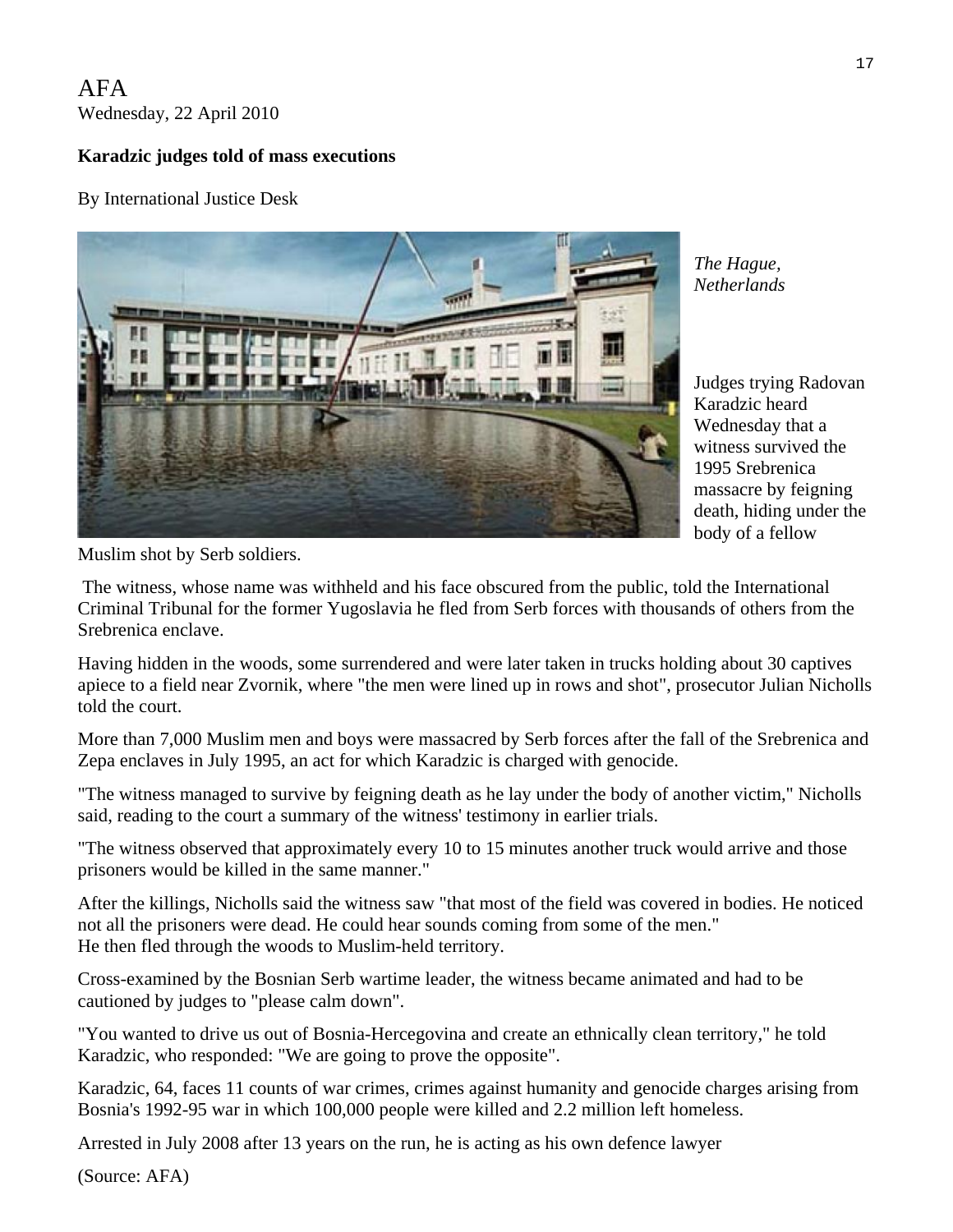# **Bosnian ex-official who may face extradition criticizes U.S. silence**

## By ROY GUTMAN

WASHINGTON -- A former top Bosnian official who is facing possible extradition from Great Britain to Serbia on war crimes charges on Tuesday criticized the Obama administration for remaining silent on his plight.

Ejup Ganic, who was a member of Bosnia's wartime collective presidency, noted that he'd hosted thenfirst lady Hillary Rodham Clinton, now U.S. secretary of state, during her 1996 visit to Bosnia. He said he also met with President Bill Clinton's Balkan negotiator, Richard Holbrooke, during the bitter war between Serbia and Bosnia triggered by Bosnia's independence.

Serbia has demanded that Britain extradite Ganic for his alleged role in the deaths of Serbian troops in a May 1992 incident at the start of the 3-year war, even though two courts, a United Nations tribunal in the Hague and the Bosnian state prosecutor's office, have declined to bring charges. A British court on Tuesday set July 5-9 as the dates to hear Serbia's demand for extradition and for Bosnia's claim that Serbia had abused the extradition process.

Ganic, who stayed in Sarajevo throughout the Serb-led siege of the city, remains under house arrest in London until the hearing.

"The Americans shouldn't be silent on this case. Silence implies approval," Ganic told McClatchy when reached by telephone in London.

Ganic recalled his role as Hillary Clinton's host in March 1996 when she made a famous one-day visit on behalf of her husband to Tuzla in northeastern Bosnia. The visit became the focus of controversy during her 2008 presidential campaign, when she claimed that she'd come under sniper fire - a claim reporters who had been with her disputed.

Ganic said he tried to "play down the damage" by saying at the time that he "was worried about the overall safety."

He expressed dismay that Holbrooke, now President Barack Obama's special envoy for Afghanistan and Pakistan, also has said nothing.

"Everyone is silent, even the American ambassador in Sarajevo," Ganic said. "The State Department should react. They should send an observer here. They should point out that there are findings by the Hague Tribunal and by the Bosnian war crimes tribunal."

Until Tuesday, the State Department had refused to comment. In response to Ganic's remarks, however, State Department spokesman P.J. Crowley said: "We are very aware of the case, and it is proceeding through the British legal system."

A senior U.S. official, who asked not to be identified because of the sensitivity of the case, noted that the International Criminal Tribunal for the Former Yugoslavia had "investigated Mr. Ganic and found no basis for the charges. We would hope at the end of this process that the British court will reach the same conclusion."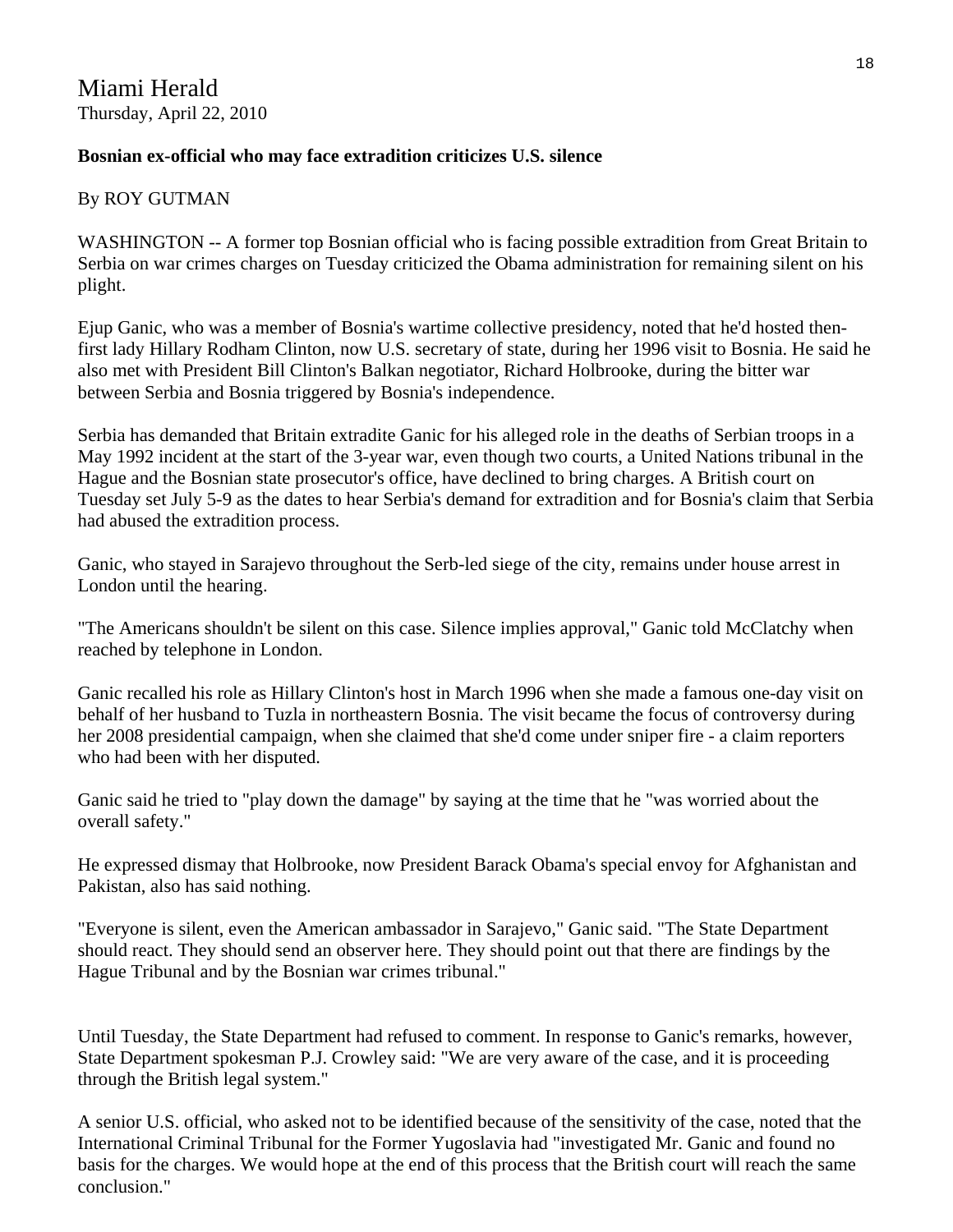Ganic said the case is causing a "huge panic" in Bosnia and is damaging the fragile state, as well as the reputation of the war crimes tribunals.

At Tuesday's hearing, Serbia charged that Ganic, as acting president of Bosnia-Herzegovina, had personally ordered attacks on a military hospital, an officers' club, a column of military vehicles, and withdrawing Serbian forces. Ganic maintains he gave no such orders, and no tribunal has found that he did.

The Hague tribunal determined that an attack by Bosnian forces on the withdrawing Serbs was in fact a lawful move against a legitimate military target.

The Serbian submission omitted a major fact in describing the incident at Dobrovoljacka Street, where Bosnian forces killed Serb troops - that the cause of the confrontation was the Serbian abduction of Bosnia's president, Alija Izetbegovic, when his plane touched down at Sarajevo Airport May 2, 1992.

Read more: [http://www.miamiherald.com/2010/04/20/1589360/bosnian-ex-official-who-may](http://www.miamiherald.com/2010/04/20/1589360/bosnian-ex-official-who-may-face.html#ixzz0lpAOv38Y)[face.html#ixzz0lpAOv38Y](http://www.miamiherald.com/2010/04/20/1589360/bosnian-ex-official-who-may-face.html#ixzz0lpAOv38Y)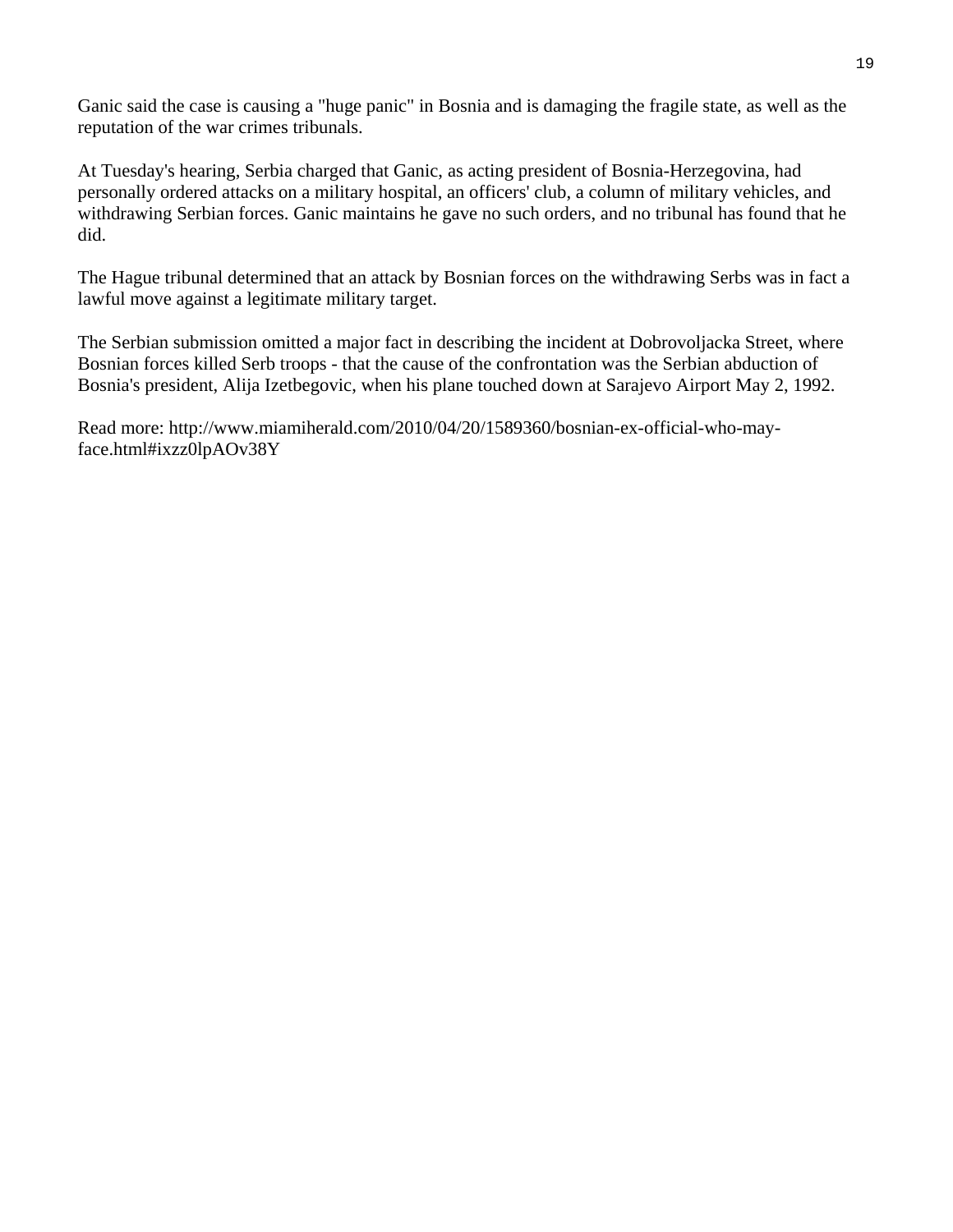# Global News Wednesday, 21 April 2010 http://news.globaltv.com/Looking+back+horror/2935082/story.html

## **Looking back, in horror**

Governor General Michaelle Jean recently apologized for Canada's inaction during the Rwandan genocide, and with good reason. The international community failed to intervene as the bloodshed claimed the lives of almost a million people –and left an indelible stain on the history of Africa.



A picture taken on February 27, 2004 shows skulls of victims of the Ntarama massacre during the 1994 Rwandan genocide lined in the Genocide Memorial Site church of Ntarama, in Nyamata. French authorities on Tuesday arrested Agathe Habyarimana, widow of assassinated Rwandan president Juvenal Habyarimana, after Rwanda accused her of helping to plan the country's 1994 genocide.

**Photo Credit:** Gianluigi Guercia, AFP/Getty Images

The crisis began when the rebels of the Tutsi-dominated Rwanda Patriotic Front (RPF) invaded Rwanda from Uganda in 1990. The move prompted Rwandan president Juvenal Habyarimana, a Hutu, to implement political reforms.

Rwanda and the RPF signed a deal to end years of civil war in 1993, allowing for power-sharing and the return of refugees. But President Habyarimana was slow in implementing it. A transitional government foundered.

In April 1994, Habyarimana and the president of Burundi were killed in a rocket attack on their plane.

The next day, presidential guards killed moderate Hutu Prime Minister Agathe Uwilingiwimana, who had tried to calm tensions.

Following Habyarimana's death, Hutus waged a violent and blood-soaked campaign against the Tutsis and moderate Hutus. Some 800,000 people were killed. Some were hacked to death with machetes by members of a militia.

The RPF advanced, driving the Hutu army and more than two million Hutus into other African countries.

In July 1994 a new government was sworn in with Pasteur Bizimungu, a Hutu, named president and RPF commander Paul Kagame as vice-president. Kagame was elected president in April 2000, and remains in office.

Rwanda's first genocide trial opened in 1996. The International Criminal Tribunal for Rwanda, based in Tanzania, accused Theoneste Bagosora of being in charge of the troops and the Hutu militia who carried out the massacres. He was found guilty and given a life sentence.

Rwandan troops marched into Congo twice in the 1990s looking for the perpetrators of the bloodshed. The genocide is at the root of the recent fighting in eastern Congo that pits Tutsi rebels against the Congolese army and militias.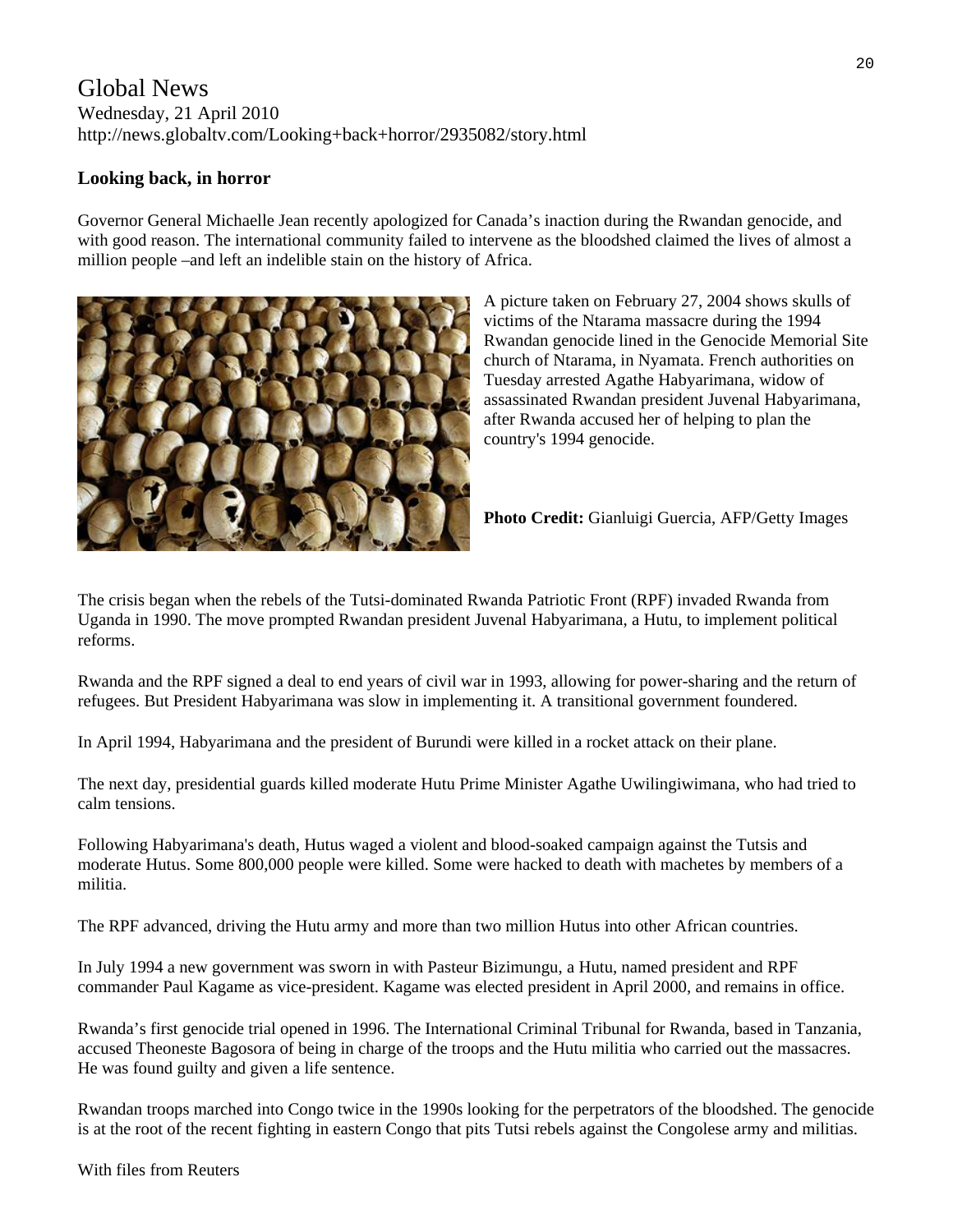# The Daily Tell Wednesday, 21 April 2010 http://www.thedailytell.com

## **Groundbreaking Approach to Prevention of Genocide**

New York — Genocide has claimed more human lives than all the wars of the 20th century combined. It has never been stopped; but we believe it can be prevented. The Auschwitz Institute for Peace and Reconciliation (AIPR) takes the never-before-tried approach of training policymakers to thwart genocide \*before\* it occurs. We do this by bringing them to the Holocaust site of Auschwitz for UN-approved instruction by leading genocide scholars as well as policy practitioners who have actually lived through genocide.

Our recent conference \*"Memory, Justice, Truth and Reparations as Tools for Genocide Prevention"\* took place April 12-14 in Buenos Aires, bringing together some of the world's most committed and effective opponents of genocide to usher in a new and promising approach to combating a problem as old as humanity itself. Fittingly, the event was co-organized by the Government of Argentina, site of the "Dirty War" of the 1970s and 1980s in which up to 30,000 people were "disappeared" by the military dictatorship, leading to the founding of the groundbreaking Madres de Plaza de Mayo, as well as the Abuelas de Plaza de Mayo, who were represented at this historic conference. Today, Argentina is a model of transitional justice, an example of the societal healing and institutional rebuilding that can take place in the wake of decades of violent conflict.

On the third day of the conference we presented our first annual Raphael Lemkin Prize to Juan Méndez, President Emeritus of the International Center for Transitional Justice, and Carla Del Ponte, former chief prosecutor of the International Criminal Tribunal for the former Yugoslavia and the International Criminal Tribunal for Rwanda. The AIPR, through its Raphael Lemkin Center for the Prevention of Genocide, awards this prize in recognition of outstanding contribution to the cause of genocide prevention.

What makes the AIPR's approach so unique? Over the past decade and a half, in the wake of the Rwandan genocide of 1994, citizen activism against genocide has blossomed. Besides the now well-established general human-rights groups, such as Amnesty International and Human Rights Watch, there is now an encouraging abundance of grassroots campaigns against genocide, including the Genocide Intervention Network (and its student branch, STAND, the Enough Project, and Save Darfur. But on the elite level, little has changed.

The most powerful long-term effect of the AIPR's approach is the creation of a worldwide network of policymakers with the tools and the commitment to prevent genocide and other forms of violent conflict. Now, for the first time, a veteran of the Dirty War in Argentina can trade with his or her colleagues from Burundi, say, or East Timor, not only his or her experience with the personal and societal trauma of genocide, but also the perspective "from the other end," on building policies and institutional barriers to future conflicts that may explode into genocide once again.

We are available to speak about the Auschwitz Institute and our unique approach in relation to news about any genocide (or violent conflict) past or present — Darfur, Bosnia, Liberia, Sierra Leone, Kosovo, Cambodia, Rwanda, East Timor, Sri Lanka, Congo, Armenia, Burma/Myanmar.

Contacts: Tibi Galis, AIPR executive director 212 794 9760, 503 928 0091 tibi.galis@auschwitzinstitute.org

Also available for interview: Natalia Luterstein, Ministry of Justice, Argentina: nluterstein@derhuman.jus.gov.ar

Teresa Barroso, Special Secretariat for Human Rights, Brazil: teresa.barroso@mj.gov.br

Memunatu Pratt, Centre for Peace and Conflict Studies, Sierra Leone: pratt.memunatu@gmail.com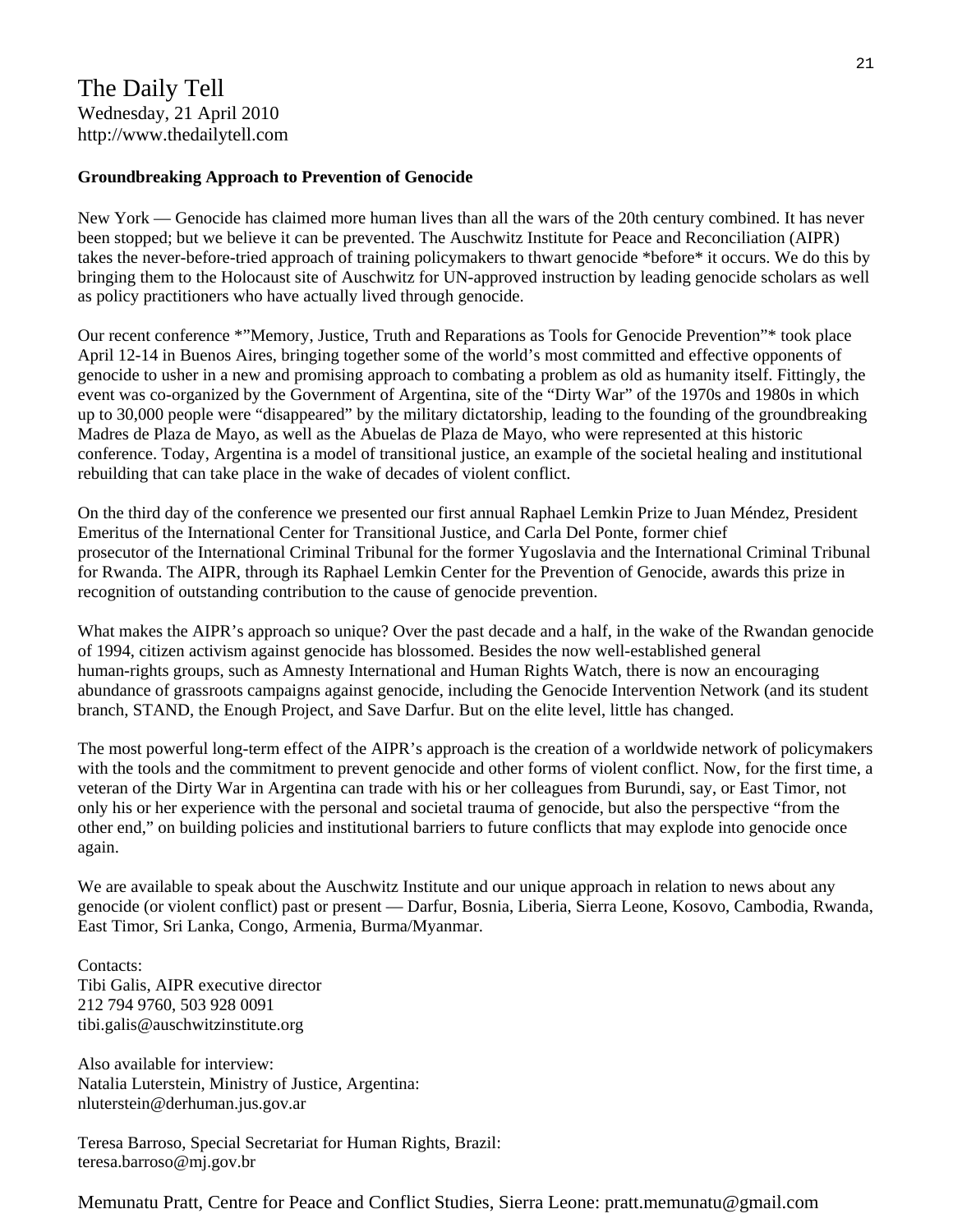# Reuters Thursday, 22 April 2010

# **Rwanda opposition leader accused of genocide link**

By International Justice Desk



*Kigali, Rwanda* 

emerging opposition parties A Rwandan court on Wednesday charged Victoire Ingabire, who heads one of the country's yet to register for August elections, with crimes linked to genocide.

Ingabire was charged with promoting genocide ideology, ethnic division and collaborating with the Interahamwe rebels who carried out atrocities during Rwanda's 1994 genocide in which 800,000 Tutsis and moderate Hutus died.

The leader of the unregistered United Democratic Forces faces jail if she is convicted of the charges laid by prosecutors at the Gasabo Intermediate Court in Kigali.

Ingabire said the allegations were baseless. She is set to appear in court on Thursday, when a decision is to be taken on whether she should be granted bail.

Rights groups criticise Rwanda for planning August elections without a meaningful opposition to President Paul Kagame's ruling Rwandan Patriotic Front (RPF).

The emerging opposition groups say they face harassment, intimidation and legal and administrative barriers to registration, adding they may form one bloc to oppose the RPF.

Ingabire's party, together with the Social Party Imberakuri (PS-Imberakuri) and the unregistered Democratic Green Party (DGP), said in February they had formed a forum to discuss common problems. Ingabire's arrest came shortly after two senior military officers were suspended and arrested for corruption.

The Rwanda Defence Forces spokesperson, Major Jill Rutaremara, said Lieutenant General Charles Muhire, and the former joint Deputy Force Commander for the AU/UN Hybrid Operation in Darfur, Major General Emmanuel Karenzi Karake, were arrested on Monday.

"Lt. Gen. Muhire was suspended due to serious charges of corruption and misuse of office while Maj. Gen. Karenzi Karake was suspended on serious charges of immoral conduct that contravenes and undermines the values and ethos of the Rwanda Defence Force," Rutaremara said.

"This action was taken in order to enforce discipline, moral conduct and accountability in the Rwanda Defence Force."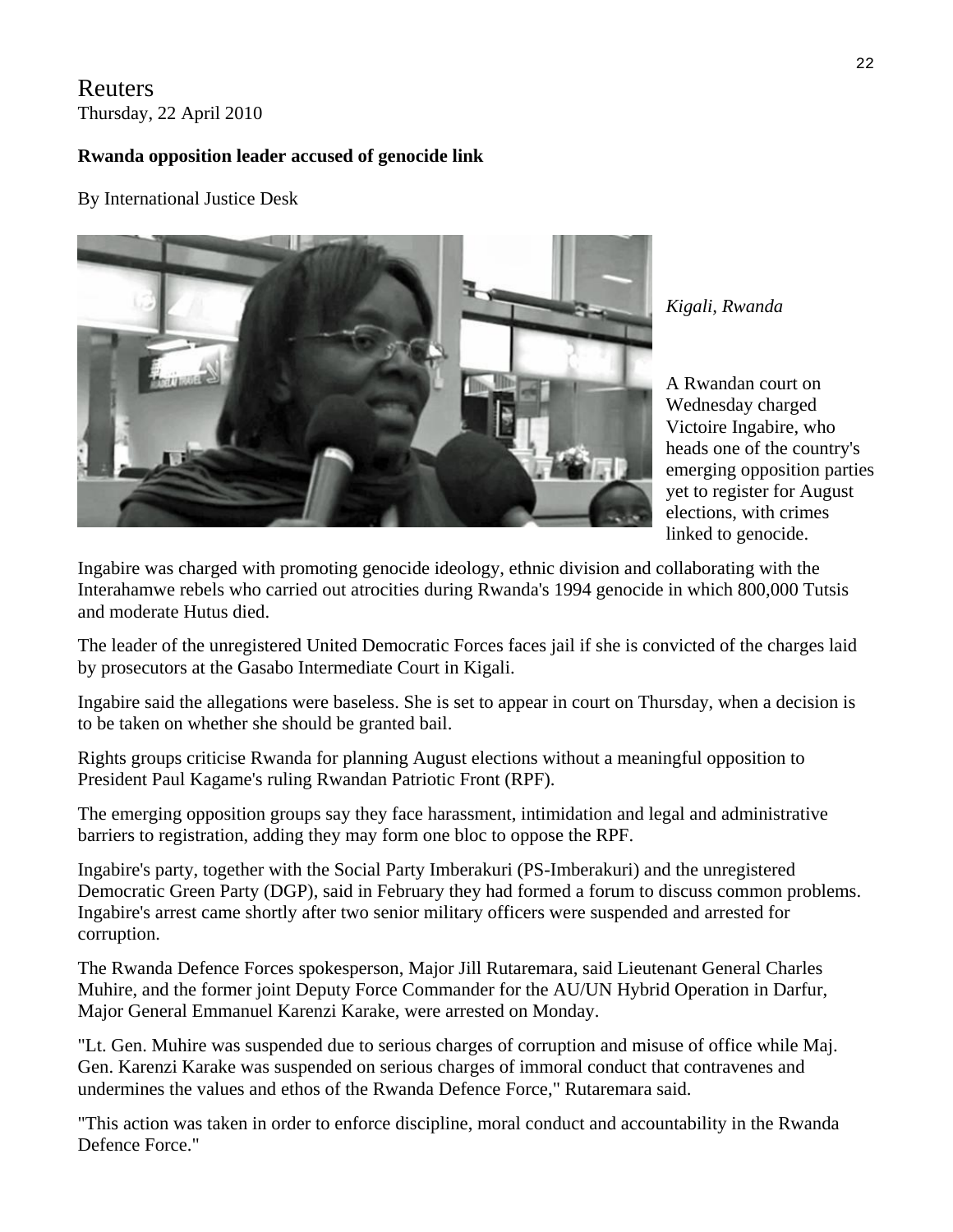# **Official documentary of Nuremberg Trials one of the greatest courtroom dramas in modern history**

# Written by Barbara Shainbaum

TORONTO – Nuremberg: Its Lesson for Today (1948) [The 2009 Schulberg/Waletzky Restoration], is the official documentary of the first Nuremberg Trial, which lasted from Nov. 21, 1945 to October 1946.

One of the greatest courtroom dramas in modern history, this compelling and thrilling film demonstrates how the four allied prosecution teams from the United States, Great Britain, France and the Soviet Union built their case against the top Nazi war criminals.

Invaluable as an historical document of the Nazi rise to power and Hitler's strategy during WWII, Nuremberg shows how the trial established the "Nuremberg principles" and set the foundation for all subsequent trials worldwide for crimes against humanity, peace, war crimes and genocide.

Nuremberg also gives definitive proof that the Jews were Hitler's primary intended victims.

After five arduous years and three major challenges, the 2009 Schulberg/Waletzky Restoration film gelled. It was meticulously restored by Sandra Schulberg and Josh Waletzky. The 1948 black-&-white film was written and directed by Stuart Schulberg (Bud Schulberg's brother and Sandra Schulberg's father.)

Released in Germany during 1948/49, as part of the US Department of War's denazification/re-education campaign, US officials declined to show Nuremberg to American audiences while the Marshall Plan was in progress because, as Sandra Schulberg postulates, "it might have swayed US audience public opinion against rebuilding Germany after the war."

As a result, the English-language version was not properly completed and the original negative and sound elements were lost or destroyed. It was never released to American theatres, a decision that caused controversy.

Nuremberg: Its Lesson for Today adopts the structure of the actual trial, using the indictment's four counts as its organizing principle. Set in the Nuremberg courtroom, it reconstructs the prosecution's case and refutes the Nazi defendants' claims by using their own documents, photographs and propaganda films against them: i.e., testimony of infamous figures like Hermann Goering, and graphic atrocity footage of human cruelty.

Sandra Schulberg said, "My uncle [Bud Schulberg] arrested Leni Riefenstahl [German propaganda filmmaker] as a material witness. She thought she was being arrested as a war criminal at first. They needed her as a material witness to point out and identify people in the Nazi films."

After Sandra Schulberg's mother died in 2003, Sandra was cleaning out her mother's apartment when she personally discovered the voluminous boxes of her father's files that she had inherited contained his Nuremberg letters and documents and a 16mm print of it. "It was an incredible untold story," she told me in her interview. "When I saw the good condition of the German version, and the appalling condition of the English version, I contacted the Holocaust Museum."

Nuremberg was one of the first films to make extensive use of film as evidence, using footage from The Nazi Plan (a four-hour compilation of authenticated German material) and Nazi Concentration Camps (a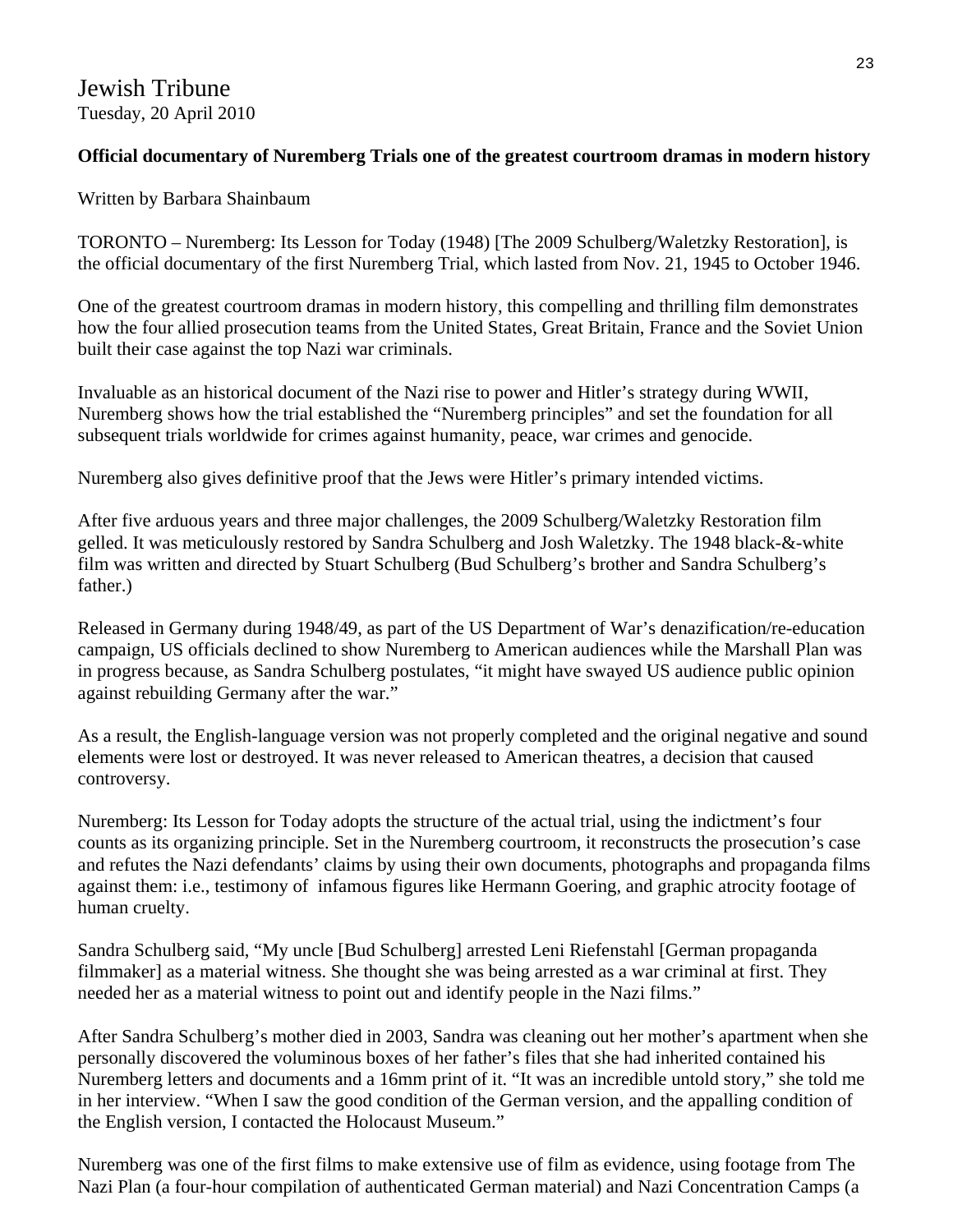one-hour compilation of camps liberated by the American and British in 1945), evidentiary films produced under Bud Schulberg's supervision that were presented at the Nuremberg trial. Nuremberg cuts back and forth to these films.

Because the original master was lost, a new 35mm negative for Nuremberg was made from a good German print someone had loaned the 2009 team. Stuart Schulberg had emphasized the importance of hearing live sound, so they reconstructed the complex sound track to create an international soundtrack permitting modern audiences to hear the voices of the English, French, and Russian-speaking prosecutors, and the voices of the German witnesses, defendants and defence attorneys, in addition to audiences hearing the original German spoken in The Nazi Plan.

Sandra Schulberg luckily found the original composer's handwritten, fully-orchestrated, musical cues for the Nuremberg film in her father's files. Composer John Califra worked closely with Waletzky, a composer himself, to precisely match the reconstructed music to the rest of Borgmann's score.

"We had the co-operation of six archives in three countries," Sandra Schulberg affirmed. "The Holocaust Museum, the Spielberg Archive, The US National Archives, NARA and the Bund (Germany), and the National Archives of the Netherlands."

The film premiered in The Hague in Holland as the focal point of the Erasmus Prize ceremonies. In 2009, the prize was awarded to Ben Ferencz, one of the original Nuremberg prosecutors, who is now 90, and to Antonio Cassese, first president of the International Tribunal for the former Yugoslavia and currently president of the Special Tribunal for Lebanon.

"Nuremberg is an incredible piece of cinematic history," Sandra Schulberg said, "and our restoration allows you to hear the American, British, French and Russian prosecutors, as well as the Nazi defendants and their defence attorneys – all speaking in their own voices. You feel you are in the courtroom."

The North American premiere of Nuremberg: Its Lesson for Today (1948) [The 2009 Schulberg/Waletzky Restoration], a TJFF Special Presentation, was screened on Sunday at 7 p.m. at the Bloor Cinema. Following the screening, a special guest panel discussion included: Sandra Schulberg (Restoration Co-Creator), Josh Waletzky (Restoration Co-Creator) and Evan Solomon (Host, CBCNN, Power and Politics with Evan Solomon)

A second screening will be Sunday, April 25 at the Cineplex Odeon Sheppard Centre Cinemas at 6:30 p.m. You can order tickets by phone at (416) 967-1528.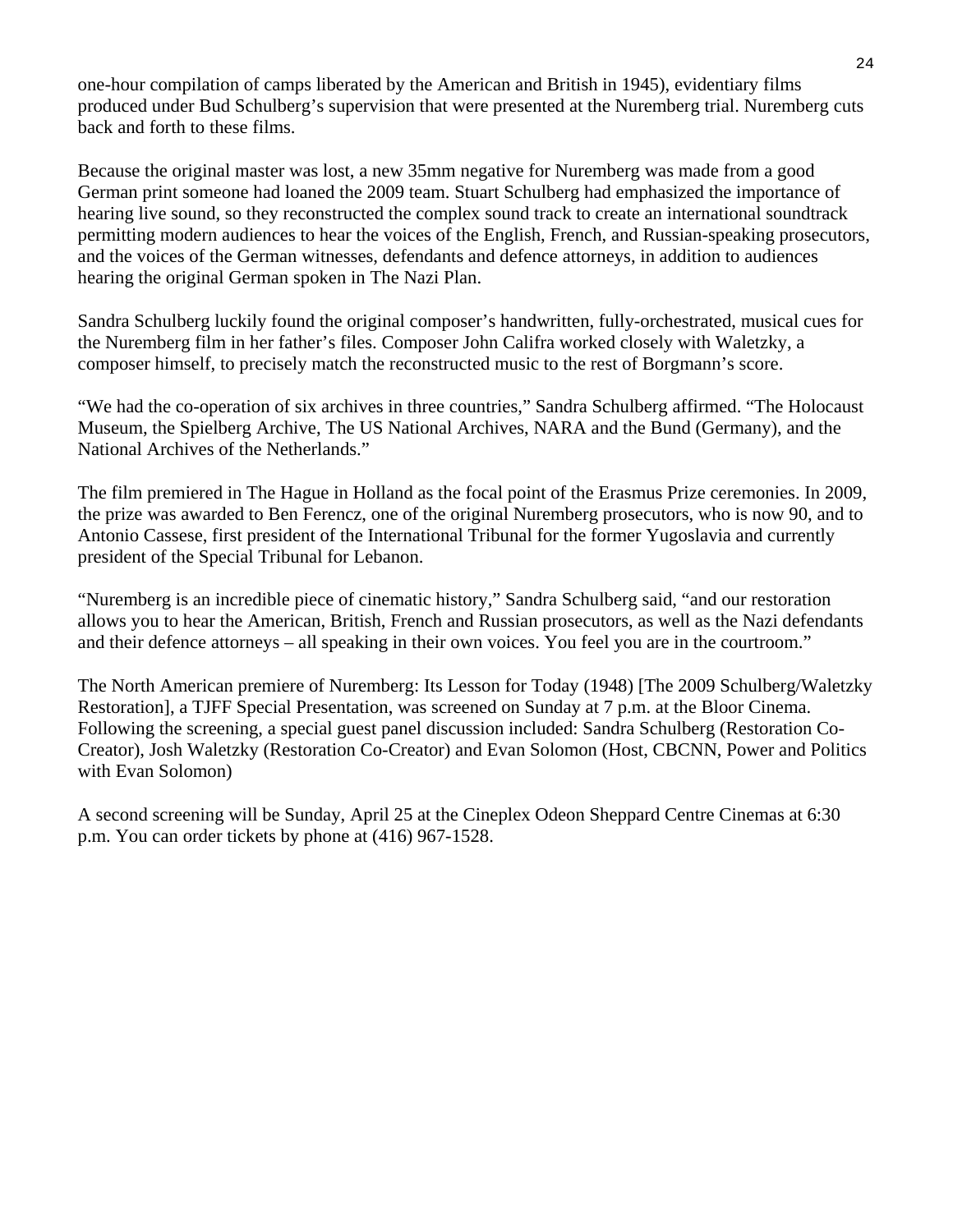# Capital News (Kenya) Wednesday, 21 April 2010

## **Five Kenyan judges to hear Kabuga case**

## BY CORRESPONDENT



A five-judge appellate court is set to hear a case in which the wife of Rwandan fugitive Felicien Kabuga is appealing against a freeze order on assets that she co-owns with her husband.

Court of Appeal judges Riaga Omollo, Erastus Githinji and Alnashir Visram said on Wednesday that the circumstances surrounding the case are complicated and ought to be heard by a five-judge bench.

The judges referred the case file to Chief Justice Evan Gicheru to constitute the bench to hear the matter on a priority basis.

The judges reached the decision after the State through Director of Public Prosecutions Keriako Tobiko and Kenneth Ogeto representing Josephine Mukazitoni agreed that issues raised in the application should be handled by a bench of five.

"The circumstances surrounding the appeal are serious and complicated. We find that the matter should be heard by a bench proposed by the parties . We direct that listing be done on a priority basis,'' said Justice Omollo.

Key issues that the parties want the Appeals Court to determine is the nature, character and legal effect (if any) of the resolution of the United Nations Security Council (UNSC) made under the United Nations Charter.

They also want the highest court in Kenya to make a finding whether such resolutions have a binding force under Customary International law.

The court, they further say, should determine whether the UNSC resolutions requiring Kenya to cooperate with the International Criminal Tribunal for Rwanda (ICTR) in the tracing and freezing of assets and property of Mr Kabuga in Kenya, impose upon Kenyan authorities an obligation to co-operate and if so, the obligation is enforceable by Kenyan courts under the Kenyan domestic law.